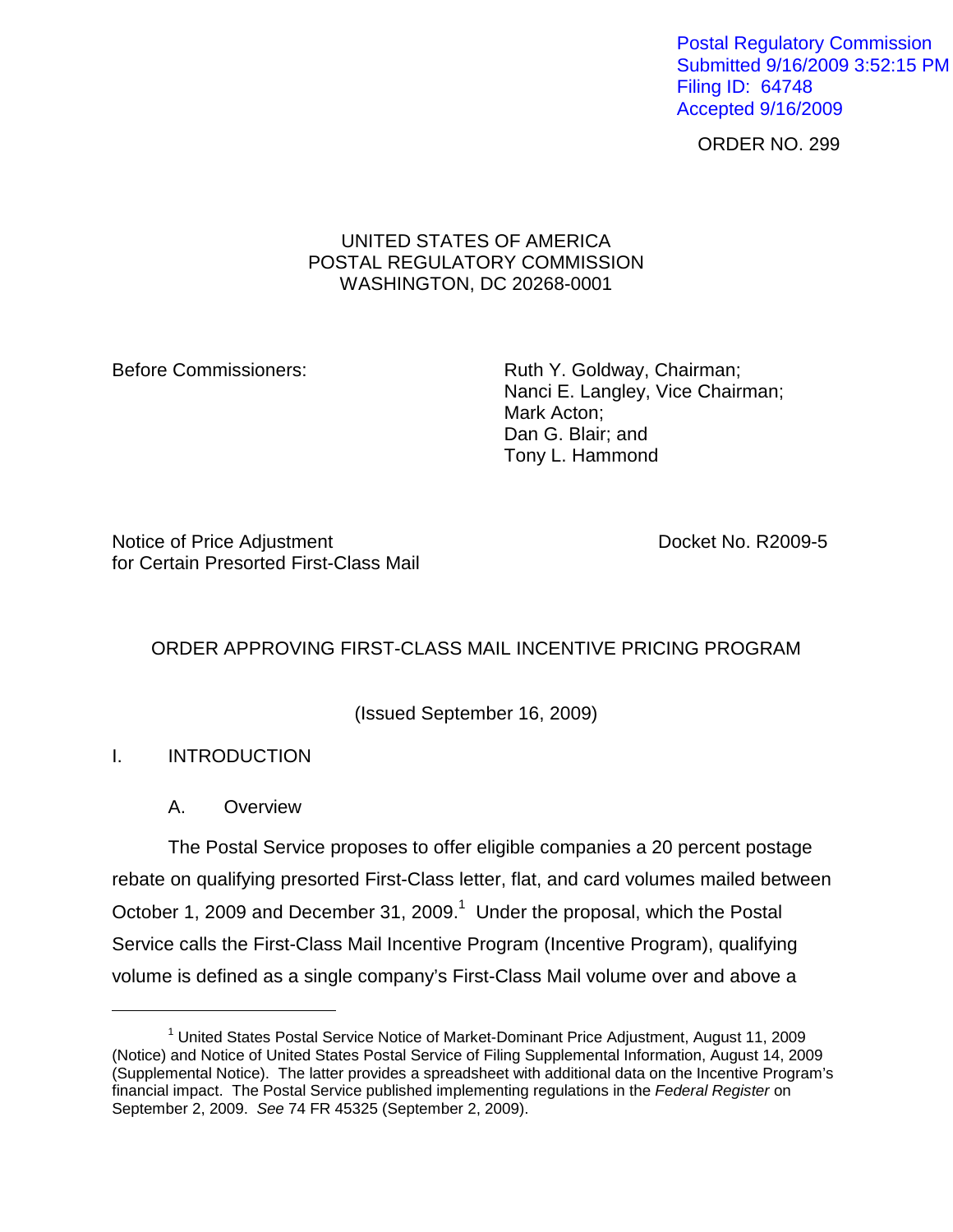predetermined threshold. Notice at 3. For reasons discussed below, the Commission approves the Incentive Program.

The Incentive Program is designed as "a short-term incentive to use the mail and stabilize or grow" presorted First-Class Mail volume in response to the current economic downturn and declining mail volumes. Id. The Postal Service estimates that the Incentive Program will generate additional revenue of \$43 million with a net contribution of about \$24 million. Id. at 7.

The Commission recognizes the serious circumstances giving rise to this proposal and finds it to be a worthwhile effort to generate new volumes of First-Class Mail, the Postal Service's flagship product. The Postal Service cites the Incentive Program as "an example of the increased flexibility provided to the Postal Service under the [PAEA]." Id. at 10. The Commission agrees.

The Commission must comment however, that the Postal Service's filing, including its responses to Chairman Information Requests, unnecessarily delayed this decision. $2$  For example, the Postal Service initially failed to provide basic information needed to verify its volume and revenue projections, and it provided an imprecise and thereby confusing description of program eligibility, questionable volume assumptions, and a less-than-complete risk analysis. These problems hampered prompt Commission review.

The revamped ratemaking process mandated by the PAEA assigns complementary roles to the Postal Service and the Commission. The Postal Service's pricing flexibility with its attendant shortened review period requires that pricing adjustment filings be fully documented at submission and supported throughout the course of review to permit the Commission to analyze such filings adequately during the accelerated review periods. The failure to provide full documentation at the outset

 $2$  The Notice was filed pursuant to 39 U.S.C. 3622, as amended by the Postal Accountability and Enhancement Act (PAEA) of 2006, and 39 CFR part 3010, the Commission's regulations governing market dominant price adjustments.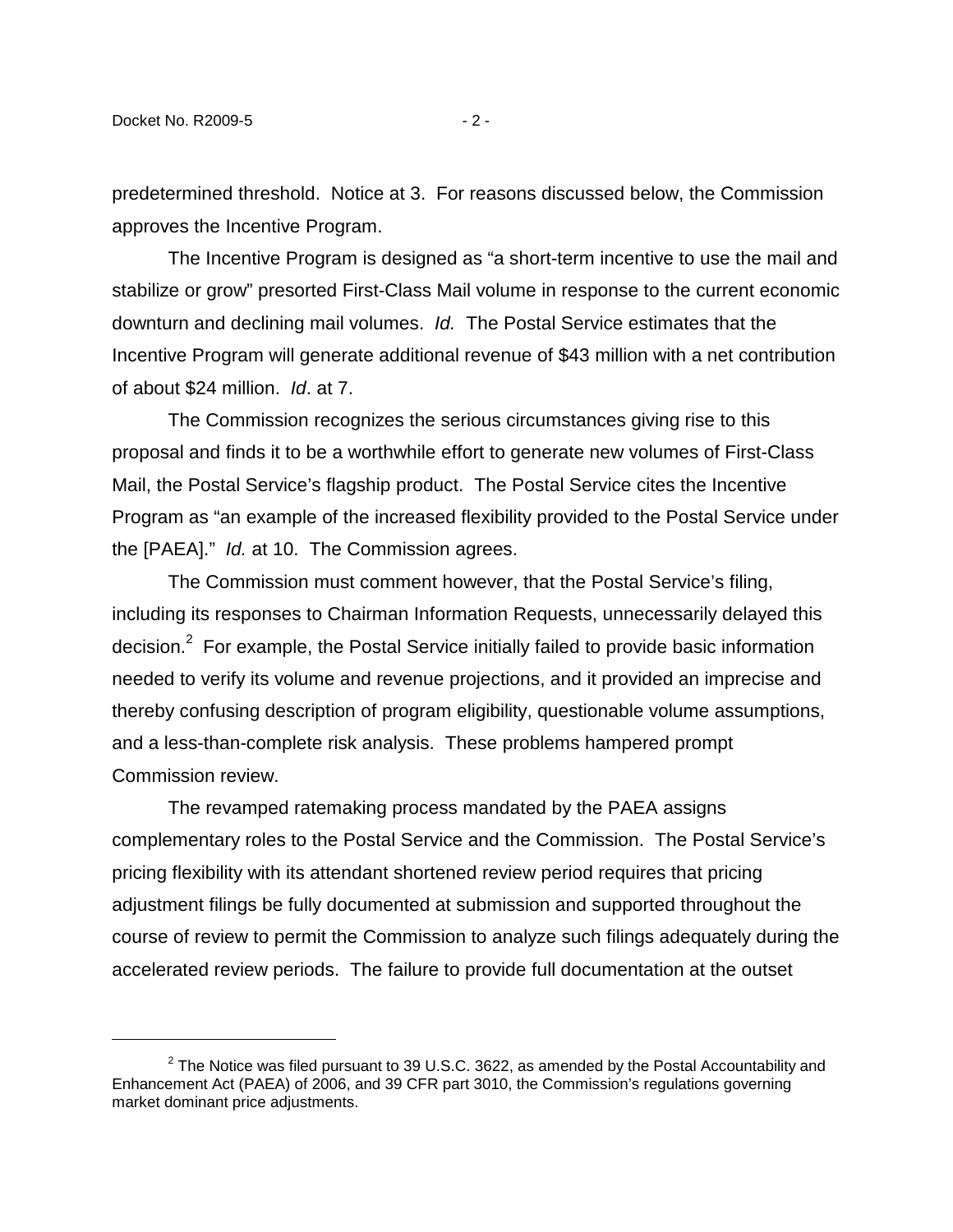compromises the Commission's ability to thoroughly and expeditiously evaluate proposals.

The Commission's rules implementing 39 U.S.C. 3622 require filings to be fully supported. Moreover, the Commission has too frequently had to reiterate the need for Postal Service pricing proposals to be adequately supported and to adhere to accepted analytical principles. While not disqualifying in this instance, the Commission finds it necessary to underscore that future pricing adjustment filings must be fully supported and documented to enable the Commission to adequately assess their merits in timely fashion. Otherwise, the Commission will be obliged to defer action on such proposals pending the development of a more complete record.<sup>3</sup>

 $3$  As discussed below, the Postal Service's responses to Chairman's Information Requests, including its last, late response filed September 10, 2009, were deficient in several respects and hindered the Commission's ability to evaluate the Incentive Program fully. Although still within the statutory deadline, this order was delayed, and issued two days later than planned.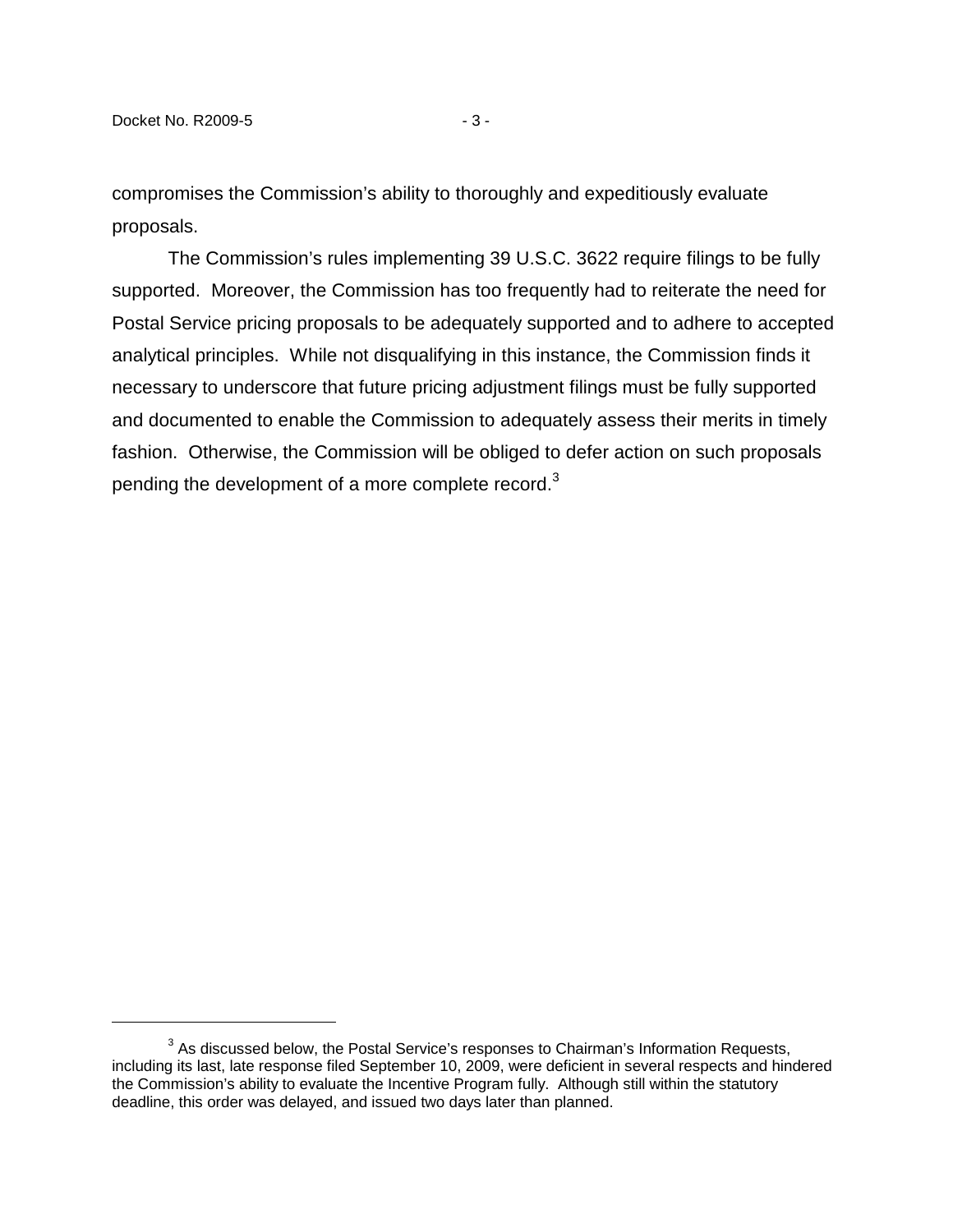### B. Procedural History

The Postal Service filed a Notice announcing the Incentive Program with the Commission on August 11, 2009. As supplemented, it describes basic aspects of the Incentive Program, discusses compliance with the price cap, assesses consistency with the objectives and factors of section 3622, and provides the Postal Service's perspective of the impact on workshare discounts and preferred rates. Proposed Mail Classification Schedule language and a schedule of new prices appear in Appendix A.

In Order No. 276, the Commission provided public notice of the filing, established Docket No. R2009-5 to consider matters raised therein, appointed a public representative pursuant to rule 3010.13(a)(4), and set August 31, 2009 as the deadline for submission of comments.<sup>4</sup>

The Chairman issued three Information Requests. $5$  The Information Requests, to which the Postal Service responded, pursued theoretical and technical aspects of the Postal Service's risk analysis.<sup>6</sup>

Parcel Shippers Association, Pitney Bowes Inc., and the Public Representatives filed formal comments.<sup>7</sup> Several persons filed informal comments through the Commission's Office of Public Affairs.

<sup>&</sup>lt;sup>4</sup> PRC Order No. 276, Notice and Order Concerning Incentive Pricing Program for Certain Presorted First-Class Mail, August 13, 2009. 74 FR 41947 (August 19, 2009) (Order No. 276).

<sup>&</sup>lt;sup>5</sup> Chairman's Information Request No. 1, August 14, 2009 (CHIR No. 1); Chairman's Information Request No. 2, August 27, 2009 (CHIR No. 2); and Chairman's Information Request No. 3, September 4, 2009 (CHIR No. 3).

 $6$  Responses of the United States Postal Service to Chairman's Information Request No. 1, August 21, 2009 (Response to CHIR No. 1); Responses of the United States Postal Service to Chairman's Information Request No. 2, September 2, 2009 (Responses to CHIR No. 2); Response of the United States Postal Service to Chairman's Information Request No. 3, Question 2 (September 9, 2009) (Response to CHIR No. 3, Question 2); Response of the United States Postal Service to Chairman's Information Request No. 3, Question 1, September 10, 2009 (Response to CHIR No. 3, Question 1); and Motion of the United States Postal Service for Late Acceptance of Response to Chairman's Information Request No. 3, Question 1, September 10, 2009.

<sup>&</sup>lt;sup>7</sup> Comments of the Parcel Shippers Association (PSA Comments); Comments of Pitney Bowes Inc. (Pitney Bowes Comments); and Comments of the Public Representatives (Public Representatives' Comments), all filed August 31, 2009.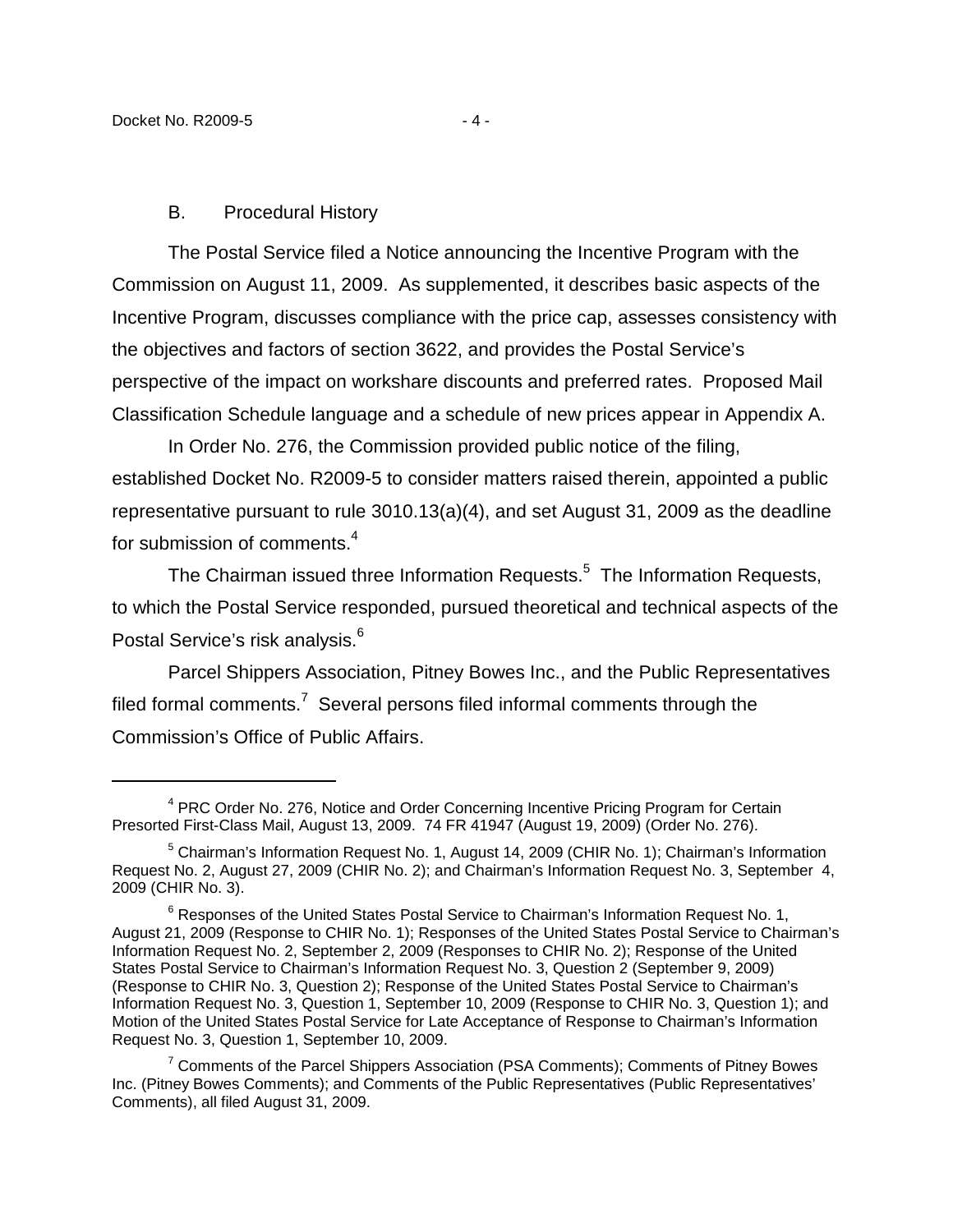#### II. DESCRIPTION OF THE INCENTIVE PROGRAM

The Incentive Program gives eligible participants a 20 percent postage rebate on qualifying presort First-Class letters, flats, and cards mailed between October 1, 2009 and December 31, 2009. Notice at 1. Qualifying volume is defined as a single company's First-Class Mail volume over a predetermined threshold. Id. at 3. To be eligible to participate in the Incentive Program, a company must have mailed 500,000 or more non-parcel presorted First-Class Mail pieces between October 1 and December 31 in both 2007 and 2008 through company-owned permit accounts or through permits set up on the company's behalf by a Mail Service Provider (MSP). Id. Participants must then exceed a company-specific threshold during October 1, 2009 through December 31, 2009 to qualify for the incentive rebate.<sup>8</sup> The incremental volume mailed by an eligible, participating company above the calculated threshold will earn a 20 percent rebate.

Rebate calculation; credit. The rebate will be calculated as 20 percent of the average revenue per piece for all eligible mail volume during the program period multiplied by the incremental volume above the threshold during the program period. It will be credited to the company's permit trust account. Id.

Incentive Program intent. The stated intent of the Incentive Program is to provide an incentive for customers to increase non-parcel First-Class Mail presorted volume above the volume they otherwise would have sent. To protect this core element of the Incentive Program, the Postal Service includes provisions to address the possibility of strategic shifting or withholding of volume. Id. at 4.

Incentive Program administration. The Notice addresses several aspects of program administration, including methods for contacting eligible mailers; procedures for establishing company thresholds and crediting rebates to permit trust accounts; data

 $8$  This threshold is determined by computing the ratio of the October 1—December 31, 2008 nonparcel First-Class Mail presorted volume to the October 1—December 31, 2007 non-parcel First-Class Mail presorted volume. The result is then multiplied by the company's October 1—December 31, 2008 non-parcel First-Class Mail presorted volume. Id.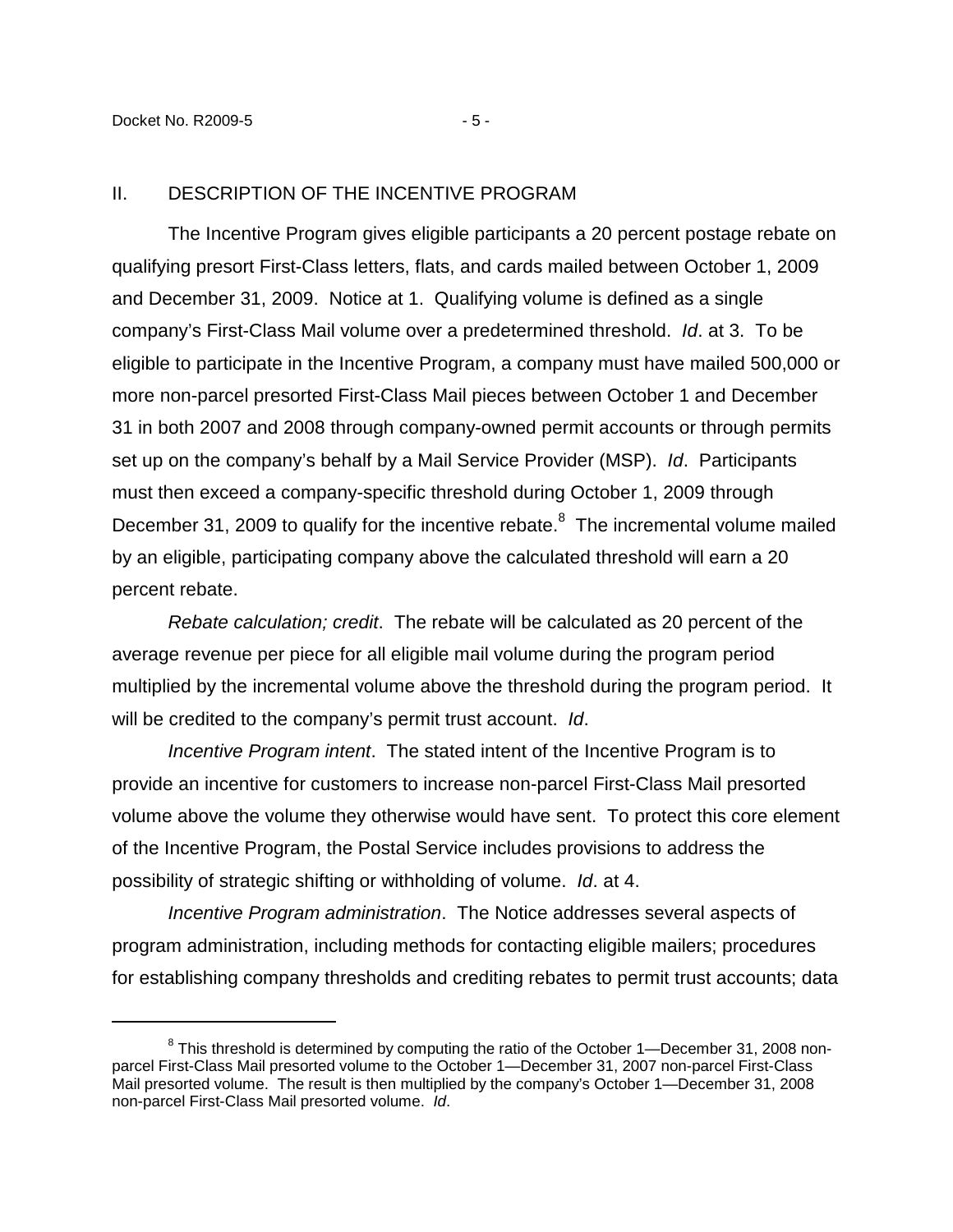collection and reporting (including filing some data under seal); financial impact; and risk. See generally id. at 4-8. Importantly, further clarification was provided when implementing regulations were published in the Federal Register. 74 FR 45325 (September 2, 2009). The implementing regulations further describe the process the Postal Service will follow to notify potential participants, how mailers who are not contacted can apply, and provide details on development of both of the volume threshold requirements. They also clarify that metered mail will be eligible and that some customers of MSPs can participate. See Pitney Bowes Comments at 4.

Under the Postal Service's proposed data collection plan, the Postal Service would submit Incentive Program-related data to the Commission 90 days after the payment of incentive rebates. The Notice describes specific components of the plan, notes that some participant data will be filed under seal, and states that actual administrative costs will be identified. Id. at 6.

With respect to the financial aspects of the Incentive Program, the Postal Service expects, based on the 20 percent rebate and the expressed interest of customers, a contribution increase of around \$24 million and a revenue increase, net of the 20 percent rebate, of \$43 million. It anticipates new volume of about 103 million pieces, which it says will generate about \$31 million in additional revenue and \$16 million in contribution. It also expects about 103 million pieces to "buy up" from Standard Mail, providing an additional \$12 million in revenue and \$8 million in contribution. Id. at 7. Administrative costs are expected to total \$809,000, and to be easily covered by the contribution generated from additional volume. Id.

The Postal Service's primary measure of success will be incremental revenue and volume growth over the threshold for participating customers, but qualitative aspects, such as the Postal Service's ability to efficiently and effectively administer the program and customer feedback, also will be monitored. Id. at 5-6.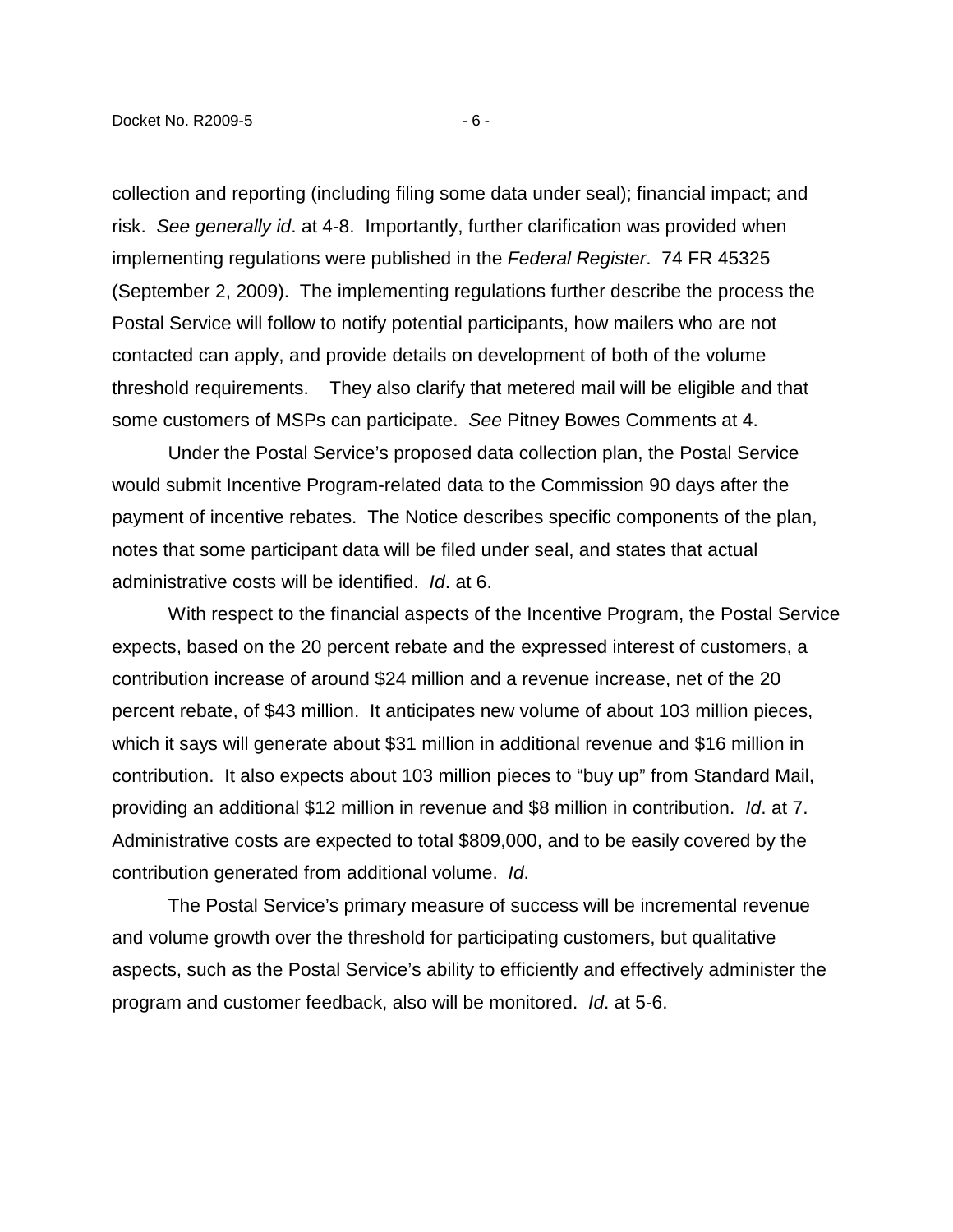#### III. COMMENTS

1

In separate filings, PSA, Pitney Bowes and the Public Representatives advocate Commission approval of the Incentive Program; commend the Postal Service for exercising its section 3622 authority in developing the Incentive Program; and note that the Incentive Program may provide experience to build on in the future. See generally PSA Comments at 1; Pitney Bowes Comments at 1-2; and Public Representatives' Comments at 4.

PSA does not condition its approval on further clarifications or additional information, but reiterates a concern it raised in the Summer Sale over the lack of lead time, given the planning time needed to produce mailings. $9$  PSA Comments at 1. However, Pitney Bowes' and the Public Representatives' support is qualified, conditioned on either clarifications or submission of additional explanation, data and information. Pitney Bowes Comments at 1 and 4; Public Representatives' Comments at 12.

Pitney Bowes seeks two clarifications, which it considers important in terms of allaying confusion and ensuring that all eligible mailers take advantage of the program. One would make it clear that metered mail counts toward satisfying the initial volume eligibility threshold and as qualifying volume during the sale period. The other would make it clear that metered mailings are also eligible for the rebate. Pitney Bowes Comments at 4. Apart from this, Pitney Bowes says it plans to encourage customers to participate, and plans to provide assistance in validating the volume data required for program participation. Id. at 3. It also expresses interest in working with the Postal Service on developing additional incentive programs, including ones in which MSPs can directly participate, to increase the use and value of mail and improve the future profitability of the Postal Service. Id.

<sup>&</sup>lt;sup>9</sup> See Docket No. R2009-3, Notice of Price Adjustment (Summer Sale).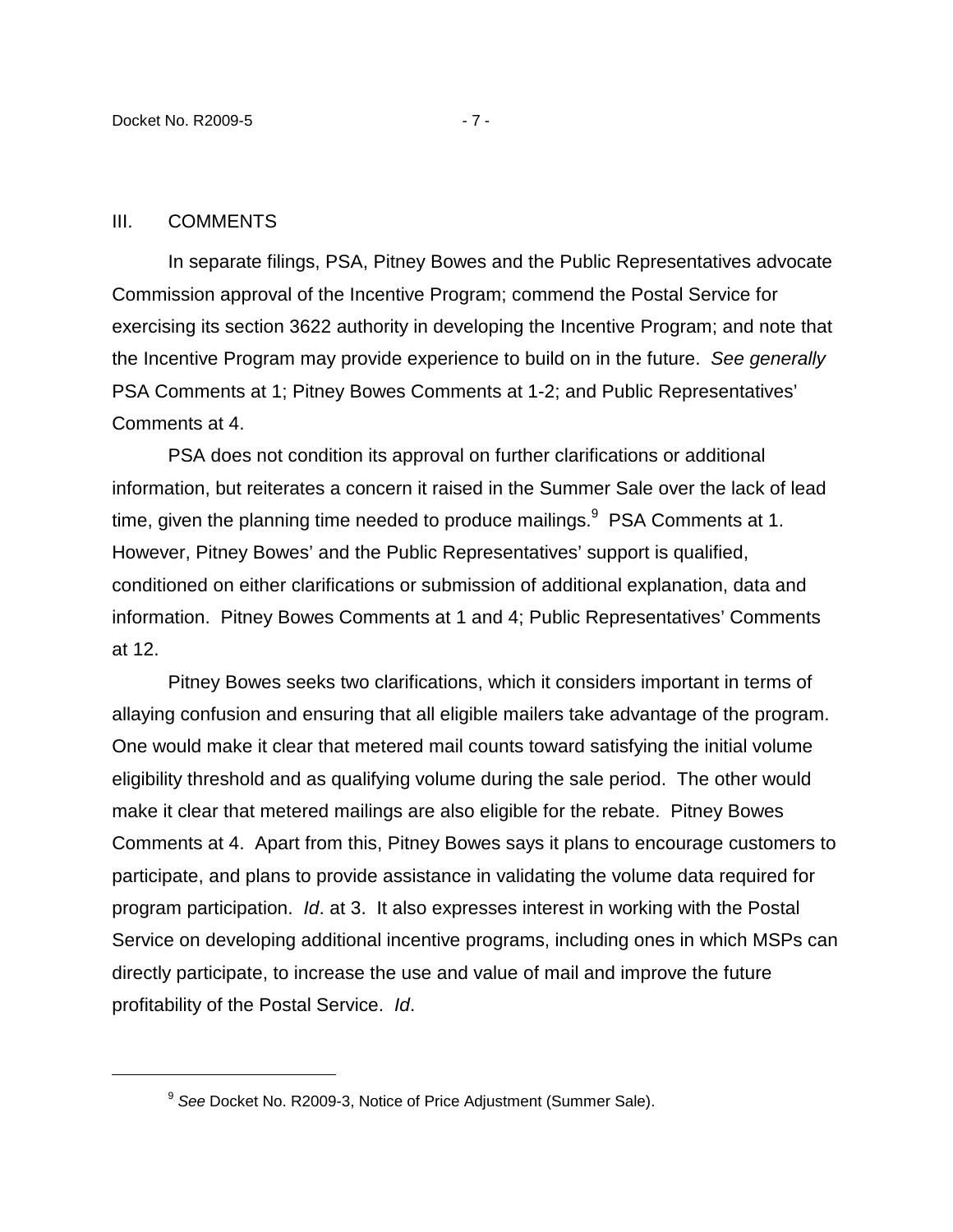The Public Representatives affirmatively support many aspects of the Incentive Program, but seek some additional clarification, explanation and data (before issuance of the Commission's order) and a more robust data collection plan. The material requested before approval consists of:

- Clarification of an alleged inconsistency (in the Postal Service's discussion of protection against migration) between statements in this case and in the Summer Sale with respect to cross-elasticities;
- An explanation for the choice of different periods to determine volume thresholds for this Incentive Program and the Summer Sale; and
- Information and data required in the rules for negotiated service agreement (NSA) filings, based on Postal Service references to "NSA treatment" for certain matters in this case.

Public Representatives' Comments at 4-6 and 9.

The Public Representatives also urge the Commission to require the Postal

Service's final report to include, in addition to what the Postal Service offers to provide:

- An analysis that permits the analysis described in PRC Op. MC2004-3 $^{10}$ (Bank One Reconsideration) and later cases;
- A narrative explanation of problems experienced with implementation of the Incentive Program;
- Identification of any necessary or desirable improvements to Postal Service data systems identified as a result of implementing the Incentive Program;
- A summary of customer expressions of satisfaction or dissatisfaction with the Incentive Program;
- A discussion of any generic weaknesses with, or strengths associated with, the Incentive Program concept; and
- Identification or discussion of any other information gained from the Incentive Program the Postal Service deems relevant or pertinent.

Id. at 9-11.

1

 $10$  The Public Representatives cite the analysis that appears at PRC Op. MC2004-3,  $\P\P$  5001-38.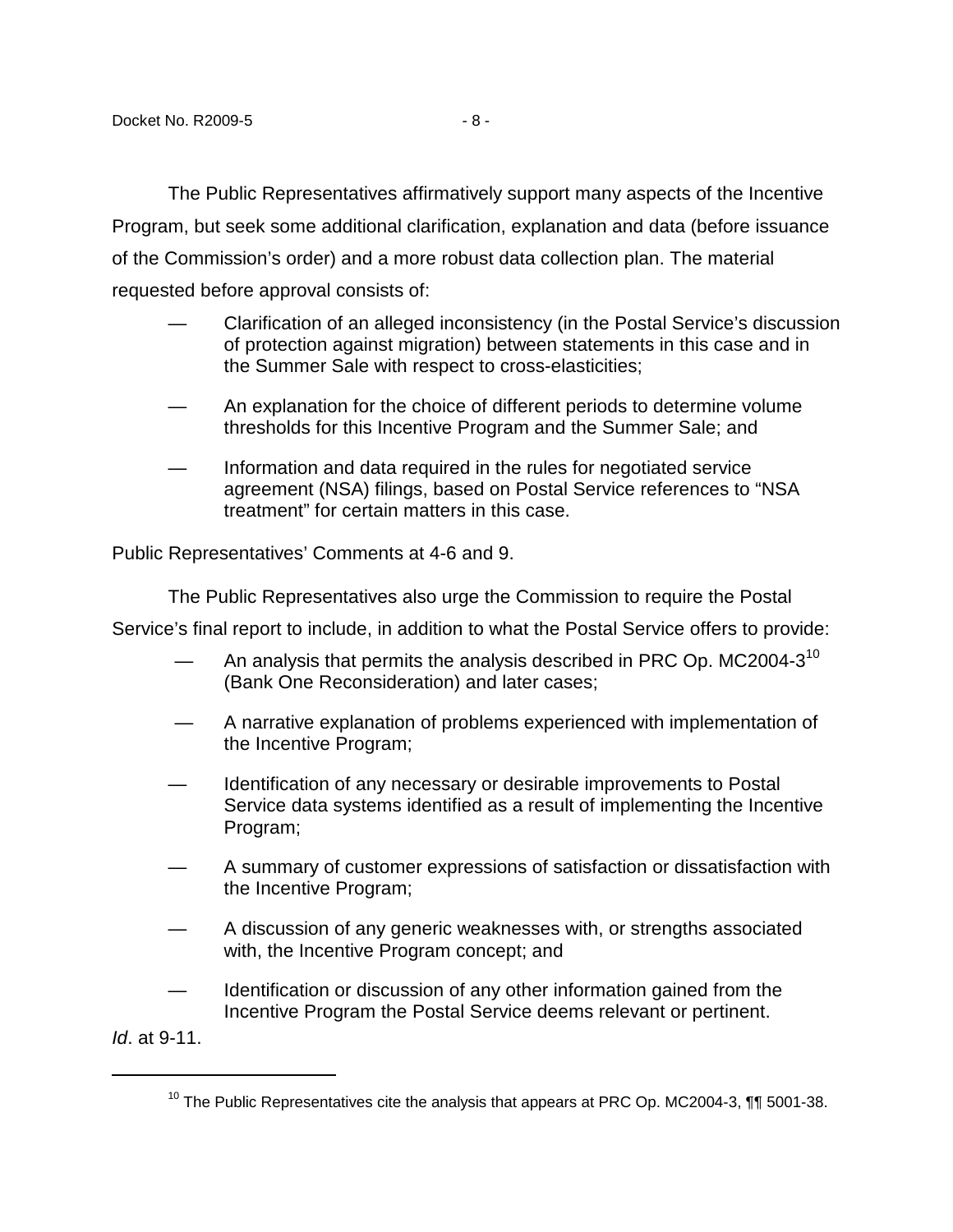#### IV. COMMISSION ANALYSIS

Preliminary consideration: type of classification. It has been asserted that the Postal Service should be required to meet filing and reporting requirements for NSAs because, among other things, it has invoked the treatment accorded NSAs for purposes of assessing price cap compliance in this case. Id. at 8-9. While elements of the Incentive Program may have characteristics in common with an NSA, which is a type of "special classification" referred to in 39 U.S.C. 3622(c)(10), the facts on this record support viewing it as a generic special classification under this section, as it is available "on public and reasonable terms to similarly situated mailers." In this sense, it is more closely analogous to a "niche classification" under the Postal Reorganization Act of 1970 than to an NSA.

Impact on the price cap. The Postal Service proposes that for purposes of assessing price cap compliance in this case, the Incentive Program be treated as mathematically analogous to negotiated service agreements in rule 3010.24, as occurred in Docket No. R2009-3, the Summer Sale. Notice at 8. Accordingly, it does not intend to include calculation of the effect of the price decrease resulting from the Incentive Program on the price cap for both future and current prices, and therefore, it did not calculate the cap or price changes described in rule 3010.14(b)(1) through (4). Id. No opposition has been raised on this record to using the Postal Service's proposed approach.

As the Postal Service correctly notes, the question of whether a rate decrease should affect the cap calculation and unused rate adjustment authority arose in the recent Summer Sale docket. The Commission again finds it appropriate to accept the Postal Service's approach to price cap compliance, given the Incentive Program's short duration and uncertainty over the amount of new volume that will be generated.

Assessment of consistency with statutory objectives and factors. The Notice provides, in compliance with Commission rules, the Postal Service's assessment of how the Incentive Program helps achieve the objectives of 39 U.S.C. 3622(b) and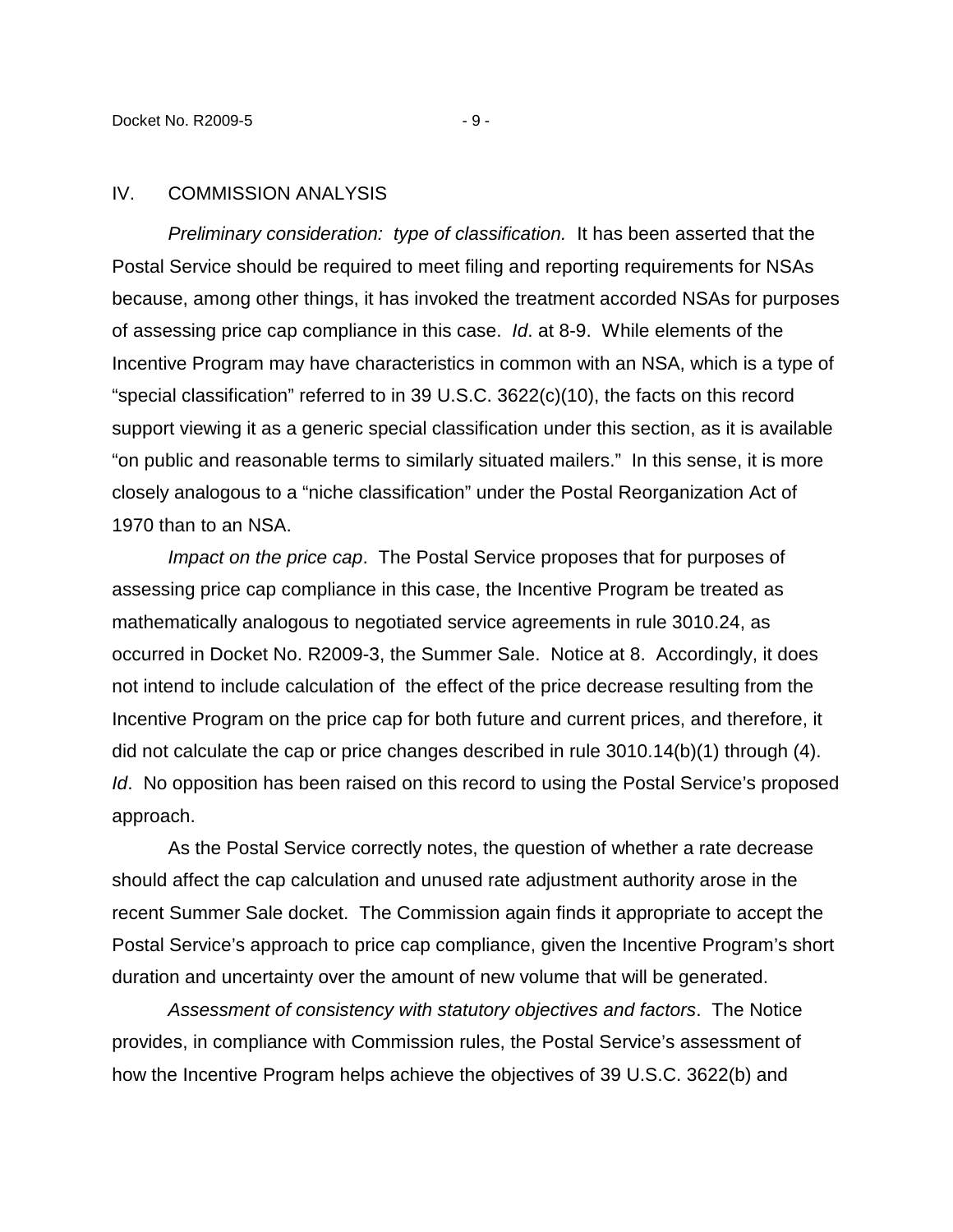properly takes into account the factors of 39 U.S.C. 3622(c). $^{11}$  Id. at 8-13. With respect to section 3622(b) objectives, the Postal Service asserts that the Incentive Program either does not substantially alter the degree to which First-Class Mail prices already address these objectives, or the objectives are addressed by the design of the system itself (Objectives 1, 2, 3, 6, 7, 8 and 9). Id. at 10. It says the Incentive Program is an example of the increased flexibility provided to the Postal Service by the PAEA (Objective 4). It also says that the objective of ensuring adequate revenues to maintain financial stability (Objective 5) would be furthered by the Incentive Program's increase in mail volumes and its support for a key customer segment. Id.

With respect to section 3622(c), the Postal Service says the Incentive Program does not substantially alter the degree to which First-Class Mail prices address most of the factors (Factors 1, 4, 5, 6, 8, 9, 10, 11, 12, 13, and 14). Id. at 10. Pursuant to section 3622(c)(10), a special classification's consistency with the statute is to be evaluated in terms of whether it improves the net financial position of the Postal Service through increasing overall contribution to the institutional costs, and does not cause unreasonable harm to the marketplace. 39 U.S.C. 3622(c)(10)(A)(i) and (B). The Commission finds that there is a reasonable likelihood that the Incentive Program will meet both prongs of this test. It also concludes that the Postal Service's references to NSA-style treatment for some aspects of reviewing this Incentive Program do not trigger application of NSA reporting and filing requirements.

As to other factors, the Postal Service asserts that the Incentive Program addresses Factor 3 (effect on business mail users) by providing assistance to a key customer segment during the severe economic downturn; and that the Incentive Program will not affect the ability of First-Class Mail to cover attributable costs. Id. at 12-13. It adds that the Incentive Program is "a prime example of how the Postal Service can utilize the pricing flexibility provided under the PAEA in order to encourage increased mail volume." Id. at 12. It maintains that the Incentive Program will help to

<sup>&</sup>lt;sup>11</sup> See Commission rules  $3010.14(b)(5)$  through  $3010.14(b)(8)$ .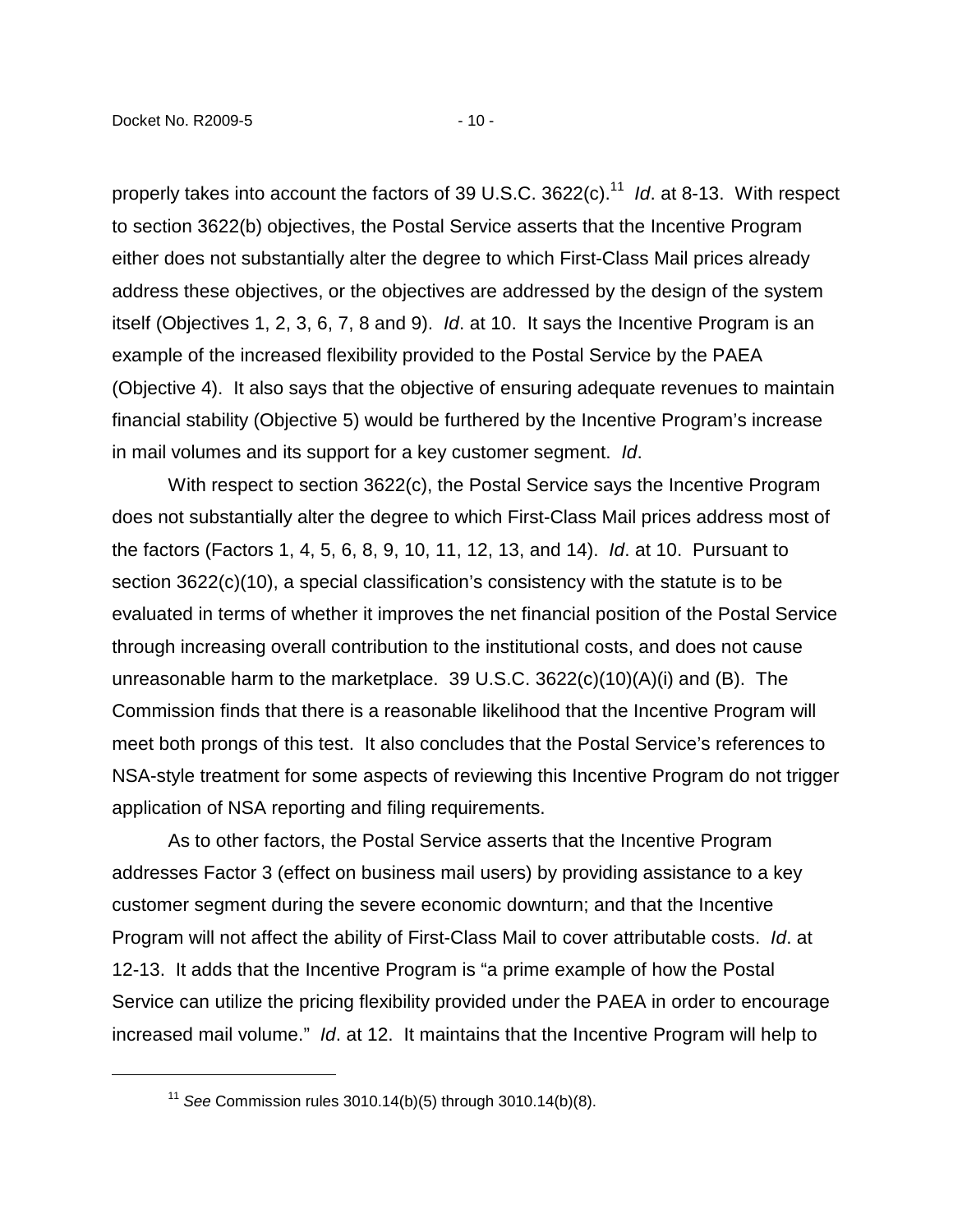counteract the effect of the current recession on business mailers, and provide a boost to a key customer segment. It also says that although the rebates are material, the Incentive Program will not affect the ability of First-Class Mail to cover its attributable costs (Factor 2), and that as a result of the Incentive Program, First-Class Mail as a whole will make an increased contribution toward overhead costs (Factor 10). Id. at 12-13.

The Commission accepts the Postal Service's reasoning with respect to the statutory objectives and factors, and finds the Incentive Program consistent with those that are applicable.

Workshare discounts. The Postal Service states that to the extent the Incentive Program affects discounts between presort categories, it will shrink them, but asserts that the Incentive Program itself is not worksharing, nor should its effects be considered a modification of, or change to, First-Class Mail worksharing discounts. Id. at 13. It asserts that the Incentive Program is a temporary incentive intended to drive additional First-Class Mail presort volume and, as such, is not tied to any specific mail preparation or induction practice. Id. It suggests that the discounts, in this sense, are similar to the incremental discounts the Commission has approved in a number of negotiated service agreements or the Intelligent Mail barcode discount that will take effect in the fall. Id.

 The worksharing issue is the subject of a pending docket, RM2009-3. For purposes of this case, the Commission finds that the rebates, given the brief duration of the program, could have only a de minimis impact. Thus, it finds that the Incentive Program is not inconsistent with section 3622(e) requirements.

Preferred rates. The Commission agrees with the Postal Service's assertion that the Incentive Program will have no impact on any preferred rates.

Financial impact. The Postal Service estimates that the Incentive Program will increase revenues by approximately \$43 million, and increase contribution by about \$24 million. It also expects to incur \$809,000 in administrative expenses related to the Incentive Program. Id. at 7.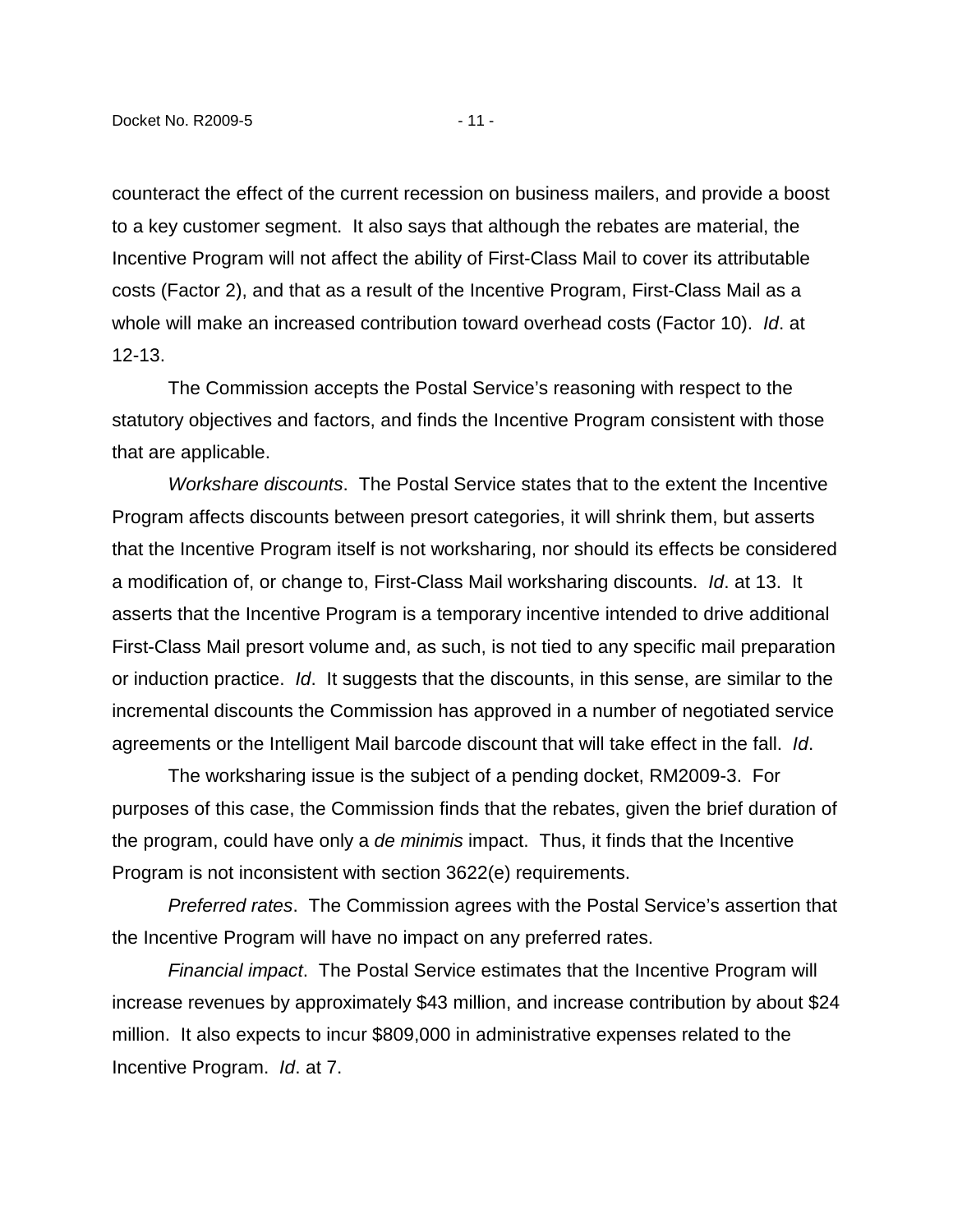In response to CHIR No. 1, the Postal Service explains that its estimates are based on an assumed 2 percent increase in eligible mail volume in response to the discount, split evenly between new First-Class Mail (own-price response) and volume shifted from Standard Mail to First-Class Mail (cross-price response). These assumptions are based on conversations with mailers and inferences from Summer Sale data. The response also indicates that the projected own-price volume response is distributed among letters, flats, and cards based on the FY 2008 First-Class Mail presort volumes for those shapes, and that the cross-price response is similarly distributed, except that cards are excluded from the distribution key. Response to CHIR No. 1, Question 1.a.

The Postal Service provides the aggregate volumes used to establish eligible mailers' volume trends and discount thresholds in response to CHIR No. 3, Question  $1<sup>12</sup>$  The spreadsheet attached to the response shows the share of total First-Class Mail presort sent by eligible mailers (91 percent), the trend in eligible mailers' volumes from fall 2007 to fall 2008 (a 7.1 percent decline), and the key used to distribute the own-price volume response to letters, flats, and cards. Response to CHIR No. 3, Question 1.

The Commission finds the Postal Service's estimates deficient in several ways. The initial filing and responses did not present the calculations and assumptions needed to verify the results asserted by the Postal Service. It was only in response to the third information request that the basic data needed for this task was provided, and upon review of that data, questions remain.

 $12$  The Postal Service's forecast assumes that the thresholds are equal to the volume that would have been sent absent the Incentive Program (before-rates volumes).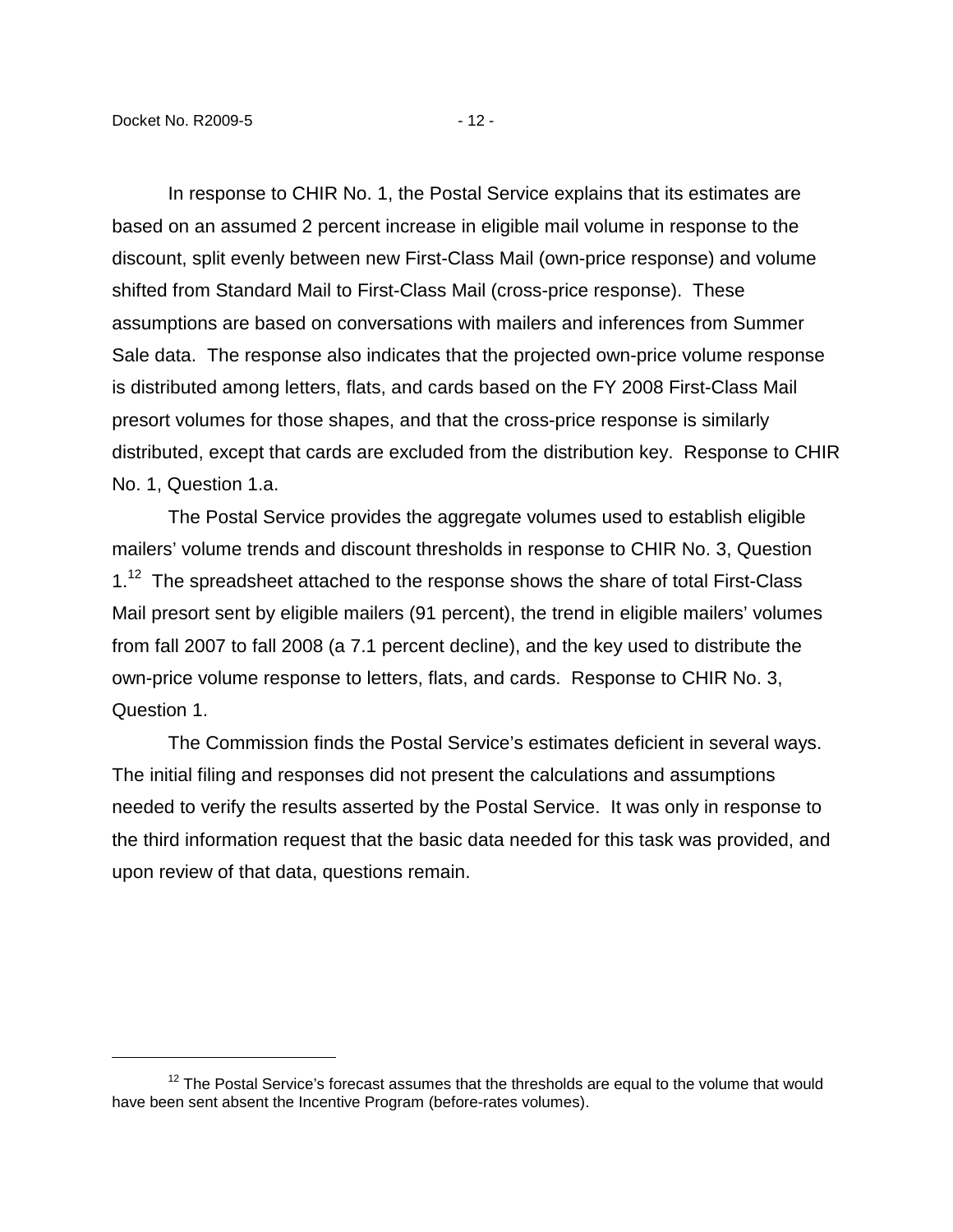One concern relates to the source of the volumes sent by eligible mailers, identified as the Corporate Business Customer Information System (CBCIS). Previously, the Postal Service indicated that 40 percent of presorted First-Class Mail volume captured in the CBCIS is comprised of volume from MSPs and, therefore, could not be identified with a particular mail owner. Response to CHIR No. 2, Question 1.a. It is not clear how the Postal Service is able to determine how much of that mail was sent by eligible mailers if it has not determined by whom it was sent.

The key used to distribute the forecast volume response between letters, flats, and cards also raises questions. The Postal Service indicates that the key is the distribution of FY 2008 presorted First-Class Mail volumes. Using volume figures from the FY 2008 Revenue, Pieces, and Weight (RPW) report, the Commission calculates a distribution that is substantially different. For example, RPW data indicate that presort flats are about 1.5 percent of total presort letters, flats, and cards, and not 7.6 percent as in the key used by the Postal Service. This discrepancy manifests in the Postal Service's FY 2010 first quarter (before-rates) eligible flats volume forecast of 779 million pieces. This represents a 477 percent increase over the same period in FY 2009 (135 million pieces).

The distortion caused by this distribution key is compounded by the treatment of the volume projected to shift from Standard Mail (cross-price response). Instead of distributing this volume on a key that excludes cards, the Postal Service divides the volume that its key would distribute to cards evenly between letters and flats.

Another problem in the Postal Service's forecast lies in its use of an assumed total volume response to the Incentive Program of 2 percent, evenly divided between own-price and cross-price response. This assumption is based solely on conversations with mailers rather than available empirical information about the price sensitivity of presorted First-Class Mail. The Postal Service asserts that the available estimated price elasticities cannot be applied to the Incentive Program discounts because they apply only to marginal volume. It believes that the volume response implied by the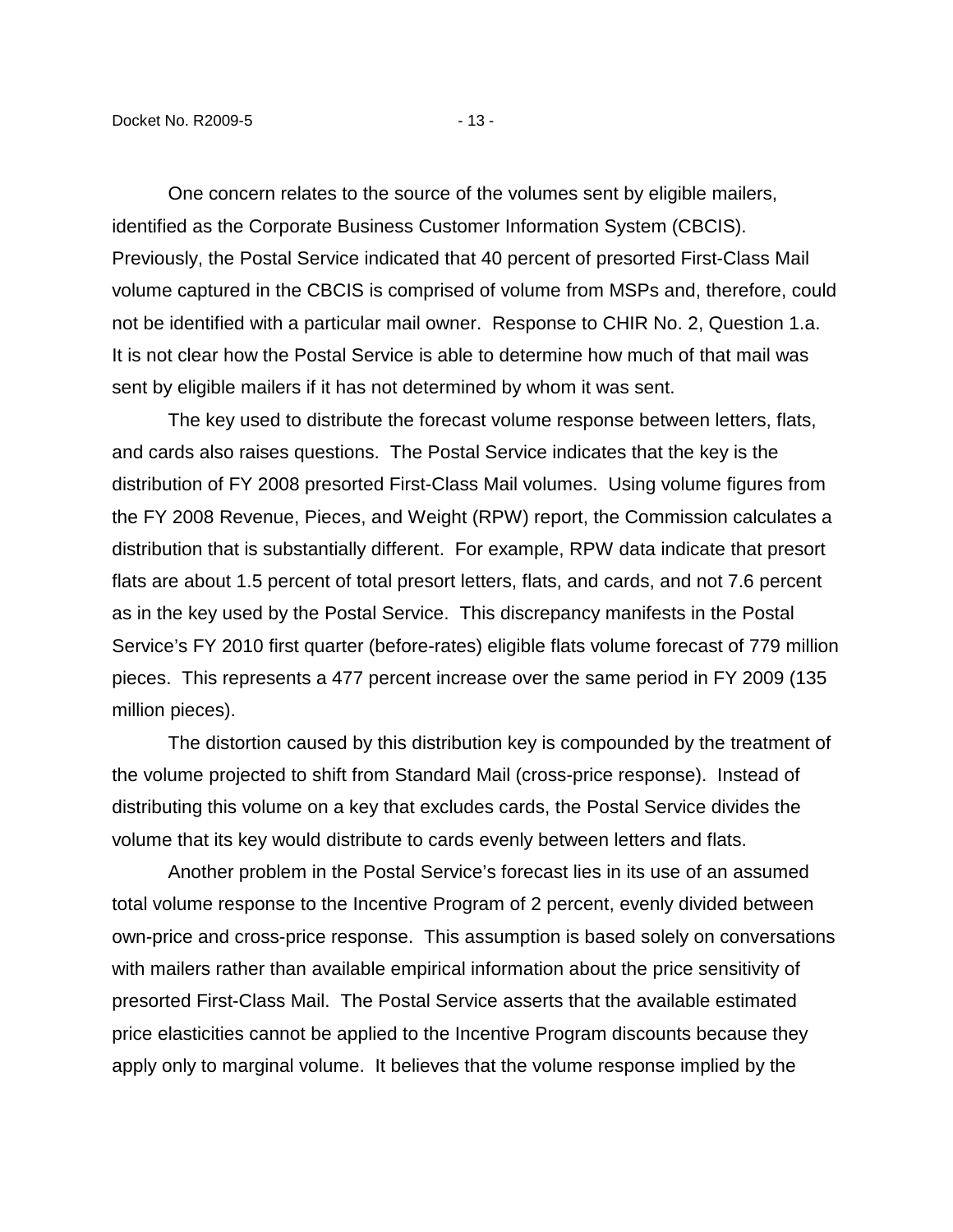elasticities should only be applied to the marginal volume, which is unknown beforehand. Response to CHIR No. 1, Question 1.b.

This theoretical question was thoroughly explored in the first case before the Commission involving marginal discounts as an incentive for increased volume. In support of the joint Postal Service/Capital One proposal, Capital One witness Elliott estimated the volume response by applying available elasticities to the marginal discounts in the same manner as if the price change was for the entire volume. When questioned about the use of total volume, he defended his approach by explaining that "it is essential to understand that the resulting price elasticities are estimates about marginal changes in behavior. The importance of examining the behavior of economic decision makers at the margin is one of the basic insights of modern microeconomics."<sup>13</sup> He further explained that a marginal discount "allows the Postal Service to provide the same marginal incentive for volume growth as with a single-price discount on all mail, while requiring that the discount be paid on only part of that mail." See Docket No. MC2002-2, Tr. 2/223-24. (Emphasis in original.) In the same case, the method of applying elasticities to total volume for marginal price changes was adopted in the testimony of Postal Service witness Eakin.<sup>14</sup> The Commission accepted this Postal Service analysis.

The Commission has continued to use the elasticity-based approach to estimating the response to marginal pricing incentives. See Opinions and Recommended Decisions, Docket Nos. MC2002-2, MC2004-3, MC2004-4, MC2005-2, MC2005-3, MC2007-4, MC2007-5 and R2009-3; see also NSA sections of ACD2007 and ACD2008.<sup>15</sup> This basic method is an accepted analytical principle described in

<sup>&</sup>lt;sup>13</sup> See Docket No. MC2002-2, Experimental Changes to Implement Capital One NSA, Direct Testimony of Stuart Elliott on Behalf of Capital One Services, Inc., September 19, 2002.

<sup>&</sup>lt;sup>14</sup> See id., Rebuttal Testimony of B. Kelly Eakin on Behalf of United States Postal Service, February 25, 2003.

<sup>&</sup>lt;sup>15</sup> See Docket No. ACR2007, FY 2007 Postal Regulatory Commission Annual Compliance Determination, United States Postal Service Performance FY2007, March 27, 2008 (ACD2007); and Docket No. ACR2008, FY2008 Annual Compliance Determination, March 30, 2009 (ACD2008).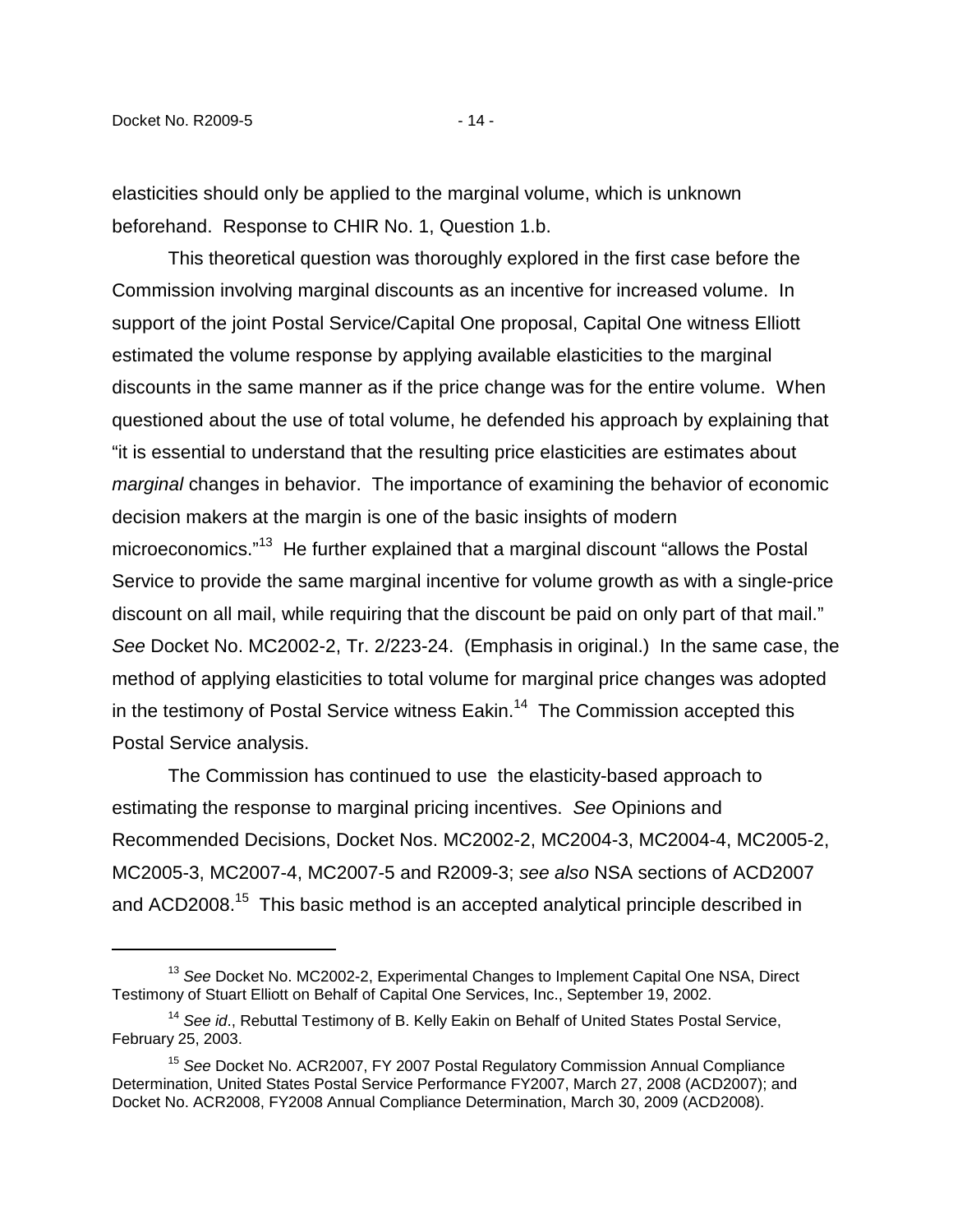Order No. 104 as "the analytical principle that the financial impact of price incentives to increase mail volume or shift mail volume between products should be based on the Postal Service's best estimate of the price elasticity of the discounted product."<sup>16</sup>

The First-Class Mail presort letter price elasticities<sup>17</sup> most relevant to evaluating the likely effects of the Incentive Program are the current own-price elasticity (which measures the change in volume in response to a change in the price, without the lag effects of quarters subsequent to the price change) and the Standard Mail discount elasticity (which measures the change in volume in response to a change in the difference between the price of First-Class Mail presort letters and Standard Regular letters). The values of these are -0.025 and -0.079, respectively. See United States Postal Service FY 2008 Demand Analysis Materials Market Dominant, January 16, 2009. These elasticities are not estimated specifically for the eligible mailers or other unique aspects of the price change embodied in the Incentive Program. However, the Postal Service estimates that more than 90 percent of presorted First-Class Mail (nonparcels) is sent by eligible mailers, making it a very large subset of the mail reflected in the elasticity. Using an empirically derived price elasticity to estimate the response to a price change is superior to anecdotal information gleaned from conversations with individuals.

The low current own-price elasticity suggests that the Incentive Program is unlikely to generate a substantial volume of new mail. This is especially true in light of

<sup>&</sup>lt;sup>16</sup> See Docket No. RM2008-4, Notice of Proposed Rulemaking Prescribing Form and Content of Periodic Reports, August 22, 2008, at 9 (Order No. 104). The order further explains that "with the appropriate justification and explanation, reasonable proxies may be used for [elasticities] and other mailer-specific traits." Id.

 $17$  The Postal Service's price elasticity estimates are developed for four categories of First-Class Mail: Single-piece Letters and Sealed Parcels, Presort Letters and Sealed Parcels, Single-piece Cards, and Presort Cards.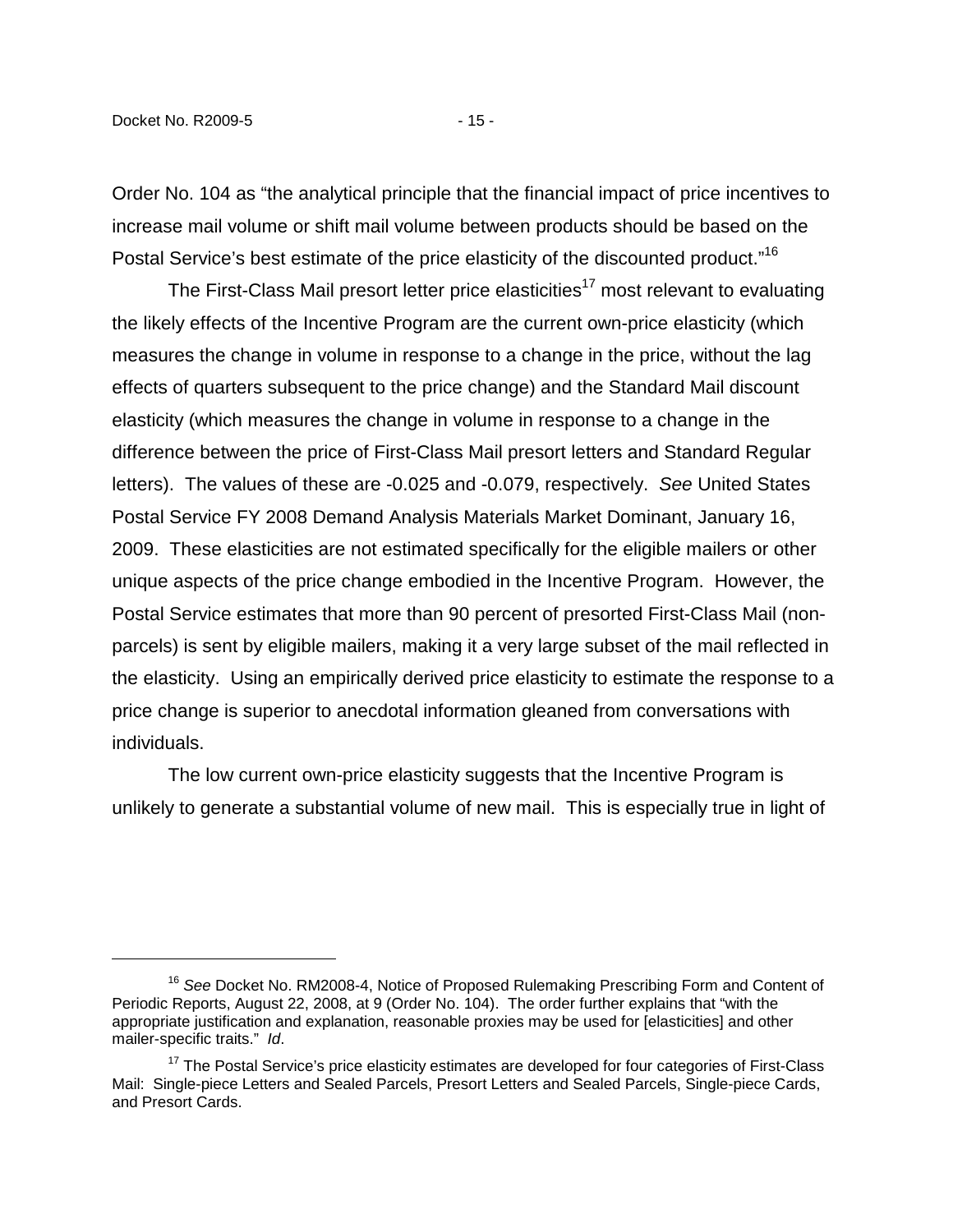the low (-0.365) t-statistic of the coefficient.<sup>18</sup> Id. The discount elasticity and the relatively large percentage change in the difference between First-Class Mail presort rates and Standard Regular Mail rates for eligible mailers suggest that there is likely to be a meaningful shift of Standard Regular Mail letters to First-Class Mail presort letters. The Postal Service will benefit significantly from this response where eligible mailers' thresholds are set low enough to be achievable and high enough to avoid excessive discounts on mail that would have been sent even in the absence of the agreement.

Risk assessment. The Postal Service identifies two sources of potential risk: the possibility for a smaller than expected volume response to the Incentive Program discounts and that administrative costs could be higher than anticipated. Notice at 7-8.

When asked about the risk of revenue leakage on discounts paid on mail that would have been sent regardless of the Incentive Program discounts, the Postal Service replied that it had not formally analyzed the risk. It stated that the risk was mitigated by the use of a mailer-specific volume trend to set each mailer's threshold and by targeting mail owners, rather than MSPs. Response to CHIR No. 1, Question 2.

The risk of revenue leakage due to a threshold that is below the volume that would have been sent absent the Incentive Program is of concern. Post hoc analysis of data from NSAs suggests that the difficulty of accurately forecasting before-rates volumes has prevented the volume incentive provisions of NSAs from achieving their full potential. In some cases, significant revenue leakage has occurred, while in others, mailers' volumes have fallen far short of their discount thresholds. See ACD2008 at 83-84.

The use of each mailer's individual volume trend in setting the thresholds is likely to reduce the risks, as compared with other methods such as applying an average trend to all mailers or assuming no change from the previous year. The adjustment for shortfalls in mailers' September and January volumes also should provide some

 $18$  The t-statistic indicates that the own-price volume response may not be significantly different from zero. This contrasts with the t-statistic of the Standard Regular Mail discount elasticity (-1.885), which indicates that the coefficient is, statistically speaking, significantly different from zero.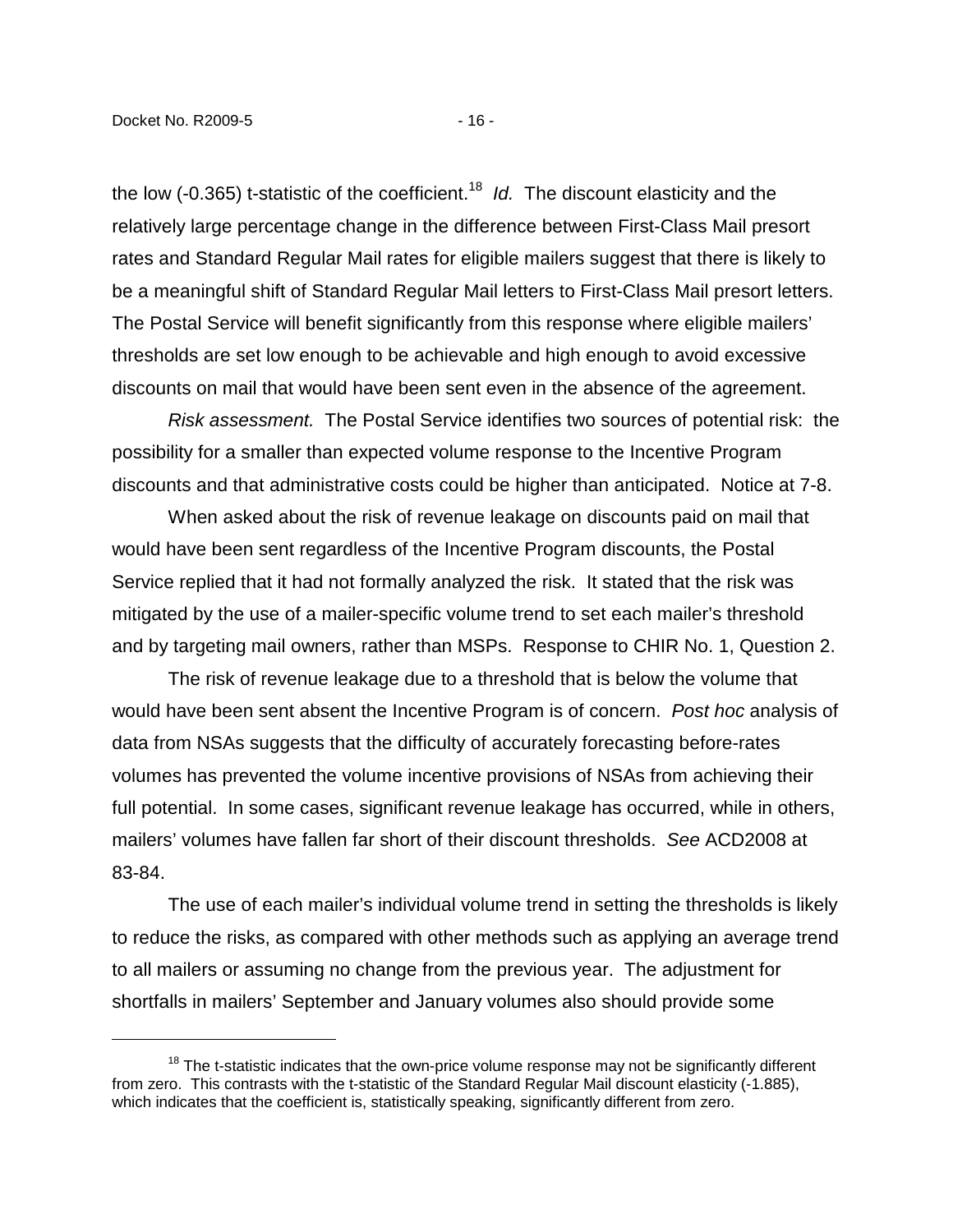protection against volume shifting by participants. Nevertheless, no forecasting method is flawless, and given the relatively low sensitivity of presorted First-Class Mail volume to price changes, and its relatively higher sensitivity to non-price variables (e.g., employment), the potential for the Incentive Program to fall short of expectations due to threshold-related risks is real. The success of the program cannot be measured simply by assuming that all volume above the thresholds is increased volume attributable to the discount, as the Postal Service proposes. Notice at 5.

An additional source of risk is the potential for discounts to be paid on mail that has merely been shifted from one permit to another. The most likely way for this to occur is if the mail owner is not properly identified for each time period used to determine thresholds and discounts. Therefore, it is important to properly identify all mail volumes for each participating mailer, including volumes sent through MSPs. The recent spate of mergers and/or acquisitions in the financial industry are an example of the challenges in identifying all mail owned by participating mailers. The Postal Service plans to identify all of the use of MSPs and mergers by participants. See id., and Response to CHIR No. 2, Question 2.

The Commission's prescribed data collection plan is intended to monitor these risks and generate information that will inform the risk analysis and risk mitigation mechanisms of future proposals of a similar nature.

Conclusion. The Commission is unable to confirm the Postal Service's estimated financial impact, in part, due to the lack of information until very late in the proceeding and the remaining issues with the Postal Service's estimate, which are described above. However, available data suggest that Postal Service contribution will be increased by the migration of Standard Regular Mail to presorted First-Class Mail. The amount of offsetting revenue leakage in the form of discounts paid for presorted First-Class Mail that would have been sent regardless of the Incentive Program is an empirical matter that cannot be forecast with the available information. The data collection plan, described below, will provide information which will enable a more complete post hoc analysis of the financial effects of the Incentive Program. The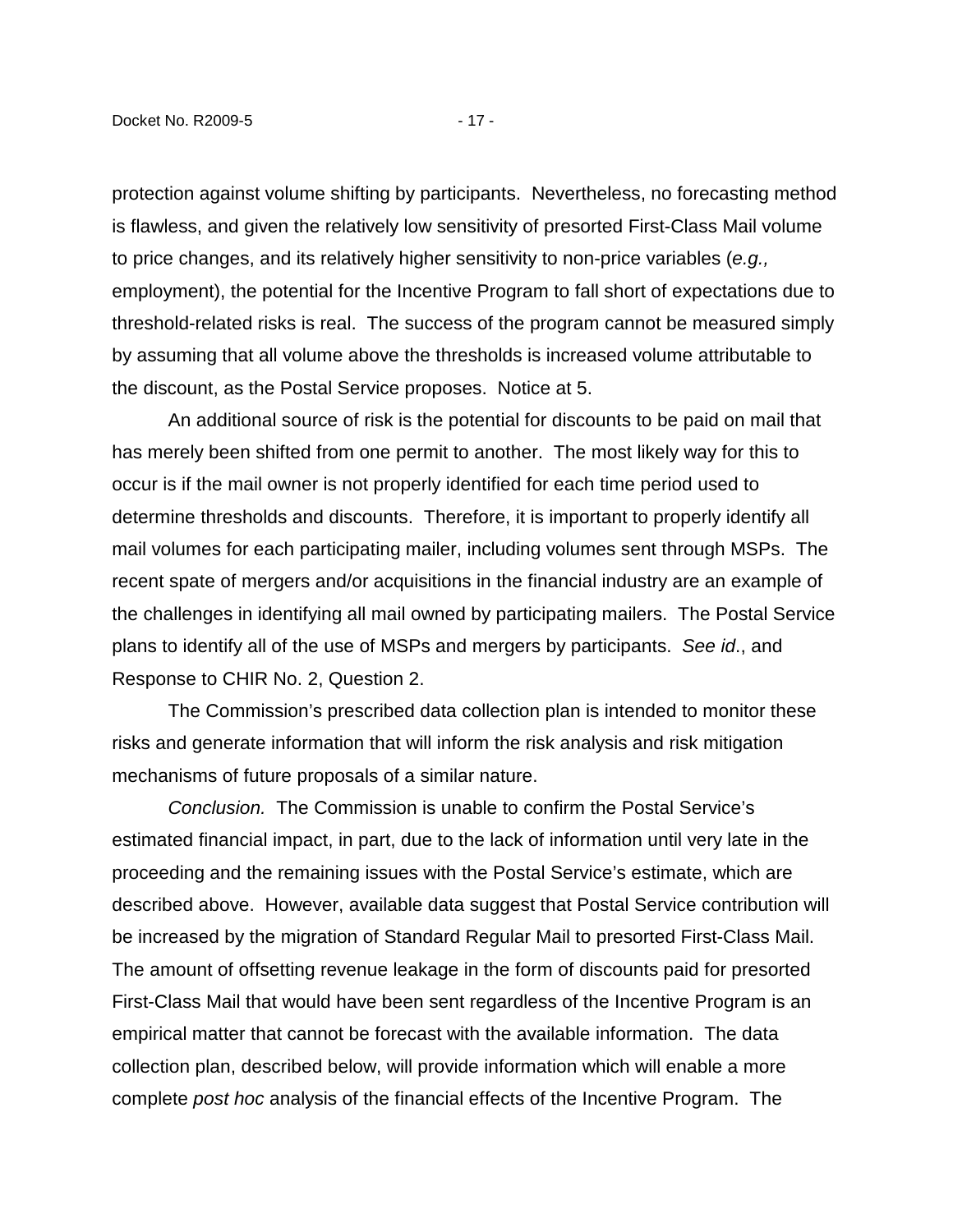results of the analysis will inform the design and risk analysis of future volume incentives, thereby increasing their benefits and reducing their risks. In future proposals of this nature, the Commission expects the Postal Service to apply accepted analytical principles and fully present all calculations, document all inputs, and explain all assumptions in the initial filing.

Data collection. The data collection plan for the Incentive Program established by the Commission balances the need to avoid imposing excessive regulatory burden on the Postal Service with the need for the Commission and the public to have sufficient information to perform the effective regulatory oversight contemplated by the PAEA. The data provision requirements established herein should not impose any burden on mailers taking advantage of the Incentive Program.

The Postal Service proposes to file the following data 90 days after the payment of rebates to qualifying mailers. Notice at 6.

- 1. For each eligible mailer, monthly volume and revenue figures for First-Class Mail letters by product, flats by product, and cards by product for the months of September 2007 to January 2008, September 2008 to January 2009, and September 2009 to January 2010; $^{19}$
- 2. Information on rebates paid, with supporting calculations;
- 3. For each eligible mailer, monthly permit volumes for Standard Mail letters and flats: $20$
- 4. The monthly information identified in paragraph 1 above, on an aggregated basis; and
- 5. The actual administrative costs of the Incentive Program.

The Commission concludes that to fully evaluate the Incentive Program, the Postal Service's proposed plan should be enhanced in certain respects to parallel data

 $19$  The Postal Service defines eligible mailer as "a company [that has] mailed 500,000 or more non-parcel First-Class Mail pieces between October 1 and December 31 in both 2007 and 2008, through permit accounts owned by the company, or through permits set up on behalf of the company by a Mail Service Provider (MSP)." Id. at 3.

 $20$  The Postal Service proposes that the information reported in paragraphs 1, 2, and 3 be filed under seal with mailers' identities masked. Id. at 6.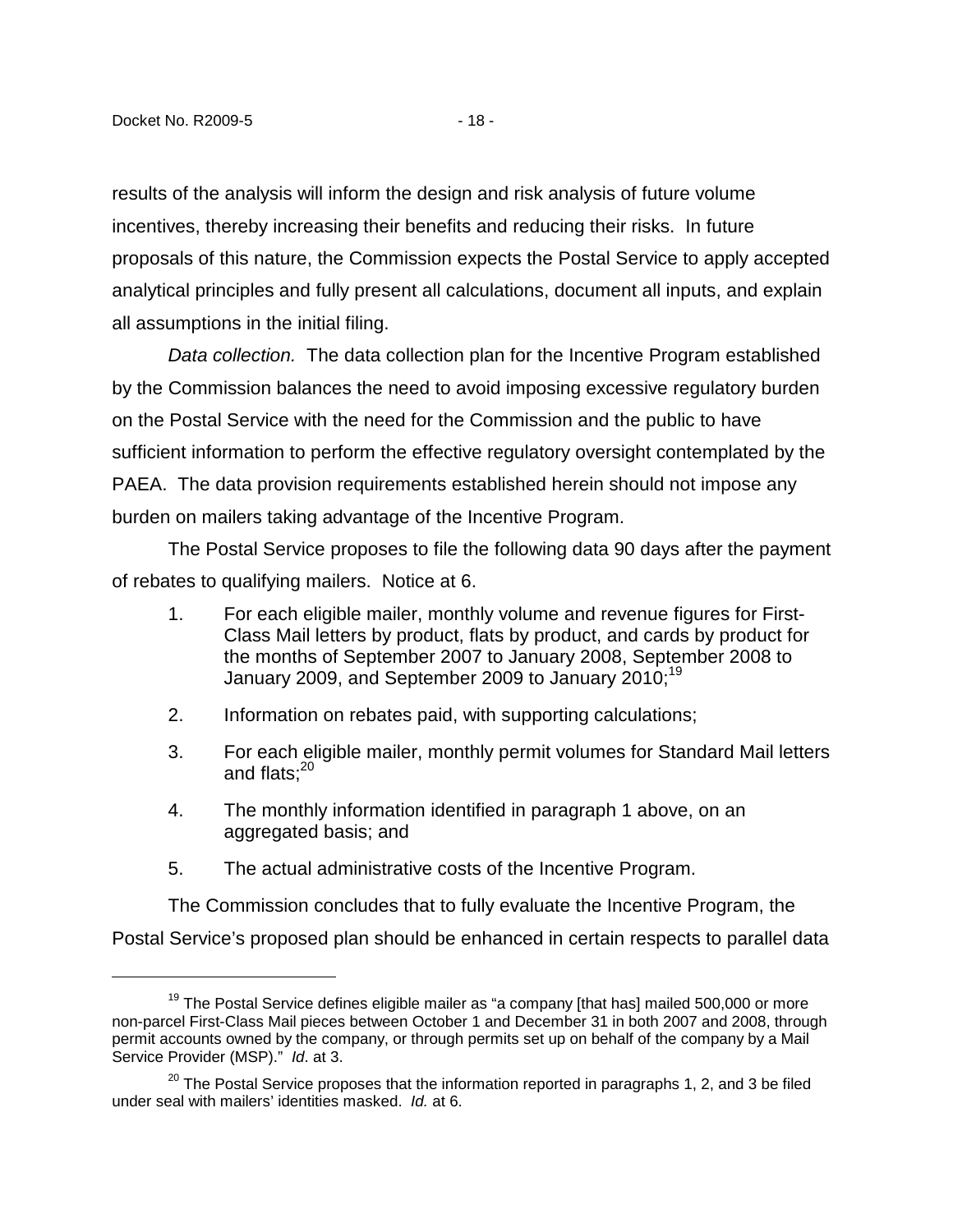collection requirements adopted in Docket No. R2009-3 concerning the volume incentive pricing program for Standard Mail. See Docket No. R2009-3, PRC Order No. 219, Order Approving Standard Mail Volume Incentive Pricing Program, June 4, 2009, at 14.

Information necessary for evaluating the Incentive Program shall be provided within 15 days after crediting of rebates to qualifying mailers.<sup>21</sup> The Postal Service offers no explanation for delaying reports beyond the due dates established in the Summer Sale. If the Postal Service can justify additional delay, it may request an adjustment of this requirement. Mailer-specific data may be filed under seal. The Postal Service shall report the following data:

- 1. For each eligible mailer, the Postal Service shall provide monthly volumes and revenues for all presorted First-Class Mail letters, flats, and cards, including residual mailpieces entered as part of presort mailings, for the period October 2006 through January 2010;
- 2. Information on rebates paid to each qualifying mailer, with supporting calculations;
- 3. To account for acquisitions and mergers, data are to be reported separately for each company involved on (i) a pre-acquisition or premerger basis, and (ii) for the combined company, on a post-acquisition or post-merger basis, with appropriate links between the sheets for each company involved in the acquisition or merger;  $22$
- 4. For each eligible First-Class Mail user, the Postal Service shall provide monthly permit volumes for Standard Mail Letters and Flats for the periods identified in paragraph 1, above;
- 5. The monthly information identified in paragraphs 1 and 4 above, on an aggregated basis; and
- 6. The actual administrative costs of the Incentive Program.

 $21$  See Appendix A for a tabular representation of the content and form of the data to be provided.

 $22$  Mailers' identities may be masked using a generic identification number. Whenever that convention is used, however, the Postal Service shall file a companion document under seal that provides a crosswalk between the generic identification number and the identity of each mailer.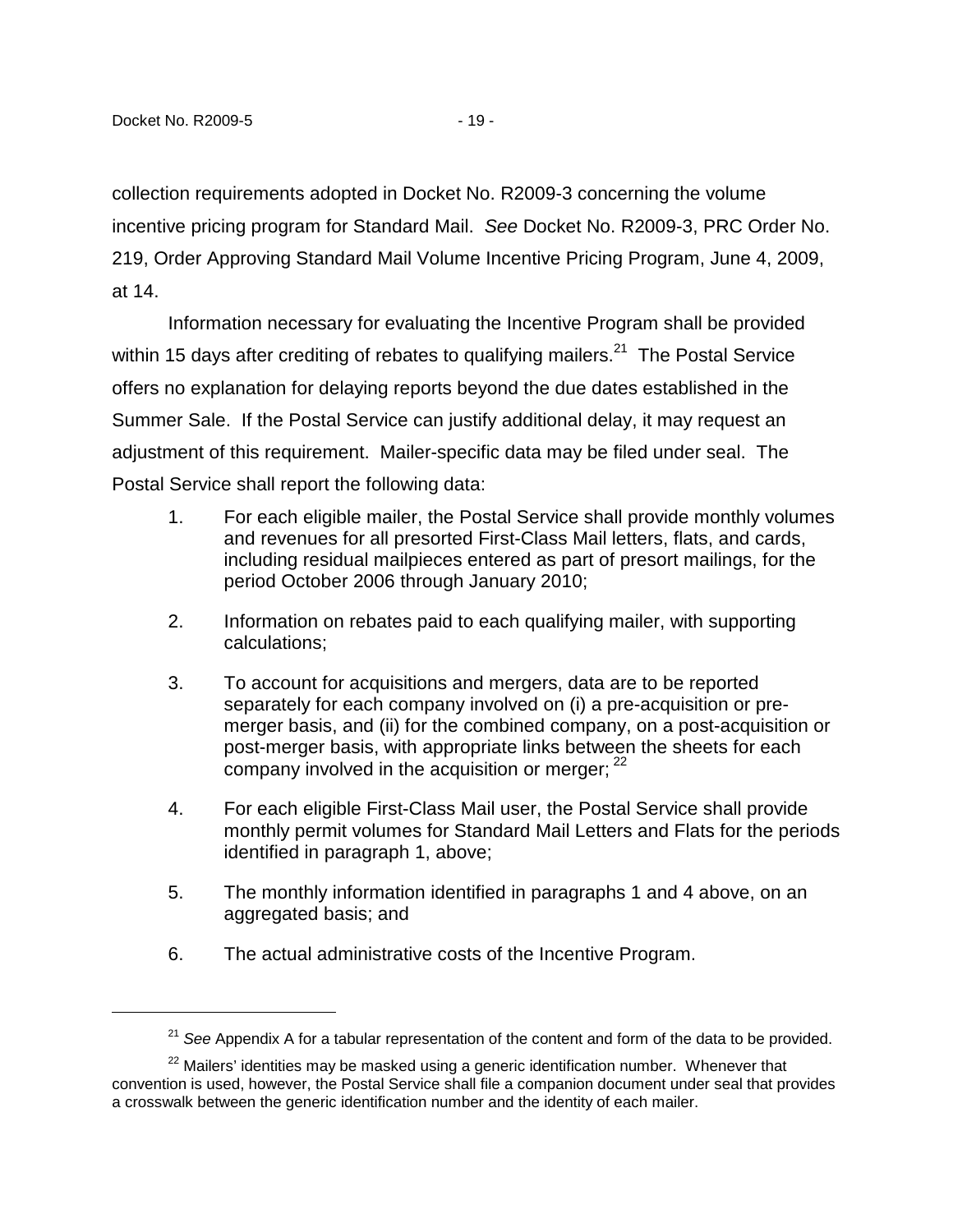The data collected is designed to provide stakeholders and the public with the ability to evaluate the program's impact on Postal Service volumes, revenues, and costs. Like the Summer Sale, the Incentive Program is largely experimental. Thus, data reporting is perhaps the most critical output of the proposal and, as such, it must be robust enough to enable the Commission (and others) to reasonably measure the merits of the instant program. What is learned may guide the design and analytical review of any future Postal Service programs of a similar nature.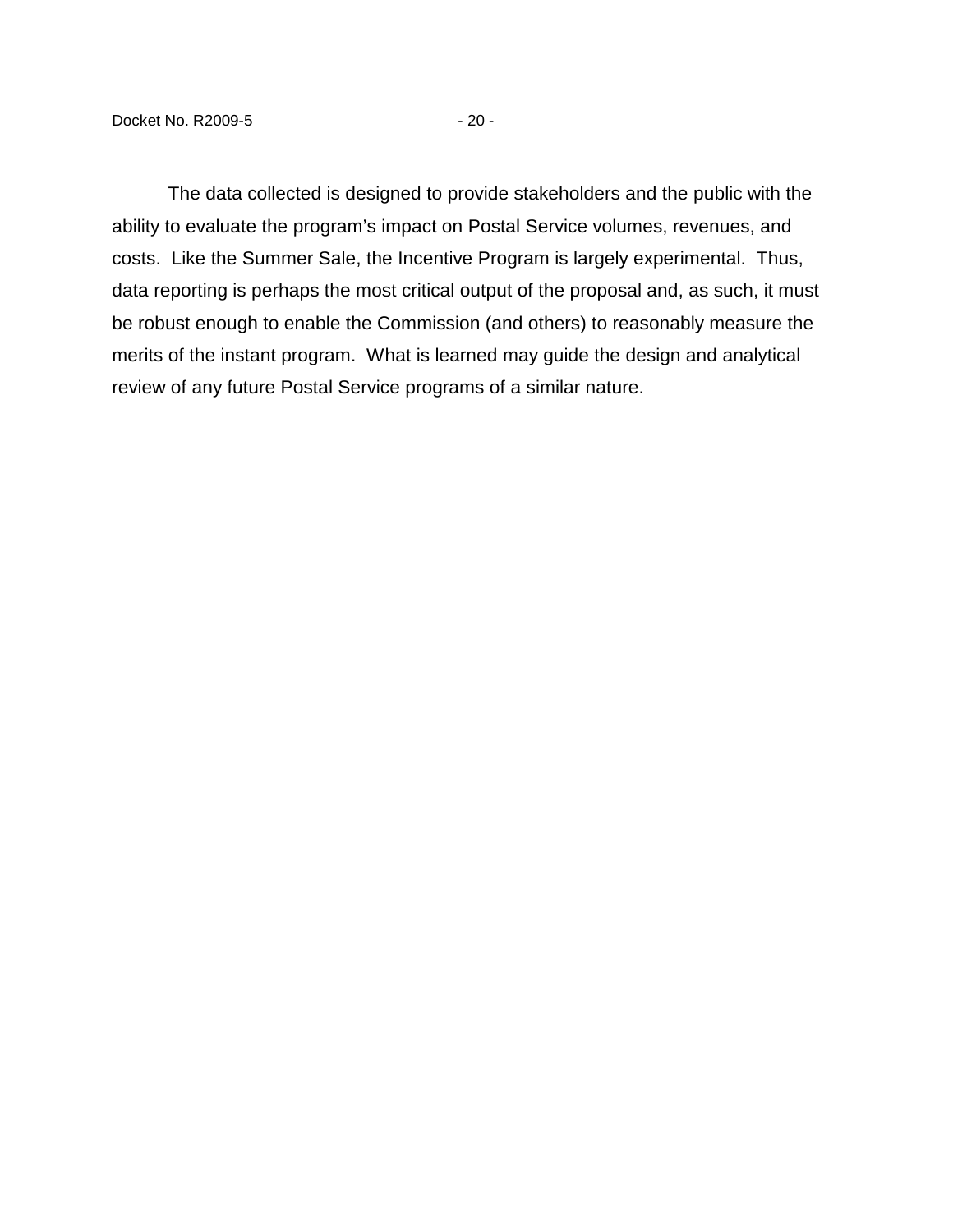## V. ORDERING PARAGRAPHS

### It is ordered:

- 1. The Commission approves the First-Class Mail Incentive Program.
- 2. Within 15 days after crediting rebates to qualifying mailers, the Postal Service shall file with the Commission data to be reported on the First-Class Mail Incentive Program as set forth in this Order.
- 3. The Motion of the United States Postal Service for Late Acceptance of Response to Chairman's Information Request No. 3, Question 1, filed September 10, 2009, is granted.
- 4. The Secretary of the Commission shall arrange for publication of this Order in the Federal Register.

By the Commission.

Shoshana M. Grove **Secretary**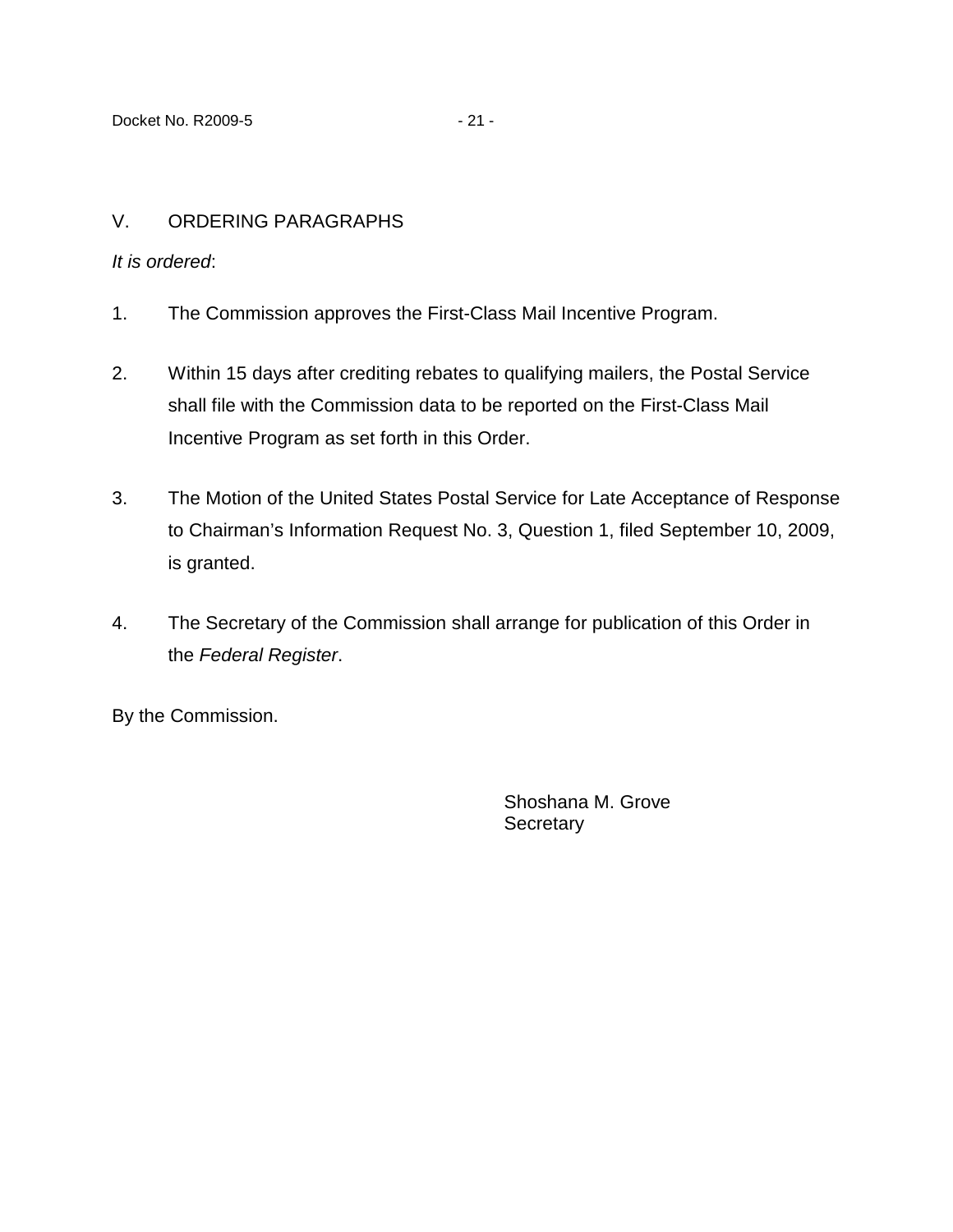## **First-Class Mail Incentive Data Collection Plan and Rebate Calculation Information**

This Appendix contains an outline of the First-Class Mail Incentive Data Report contents as specified in this Order. The template is presented to help clarify the disaggregation by product, shape, and time period as described in the Order.

The specific format of the report may be tailored to fit the presentation format of the data generation programs of the Postal Service, but should be in a broadly available electronic format such as Microsoft Excel.

Workbook (1), Mailer Information, contains the disaggregated Volume and Revenue information to be reported for each mailer eligible for the Incentive Program. This tab and the Incentive Rebate calculations contained therein should be replicated for each eligible mailer. For mailers party to a merger or acquisition, separate tabs for each pre-merger (or pre-acquisition) entity are to be provided, with links to the tab for the post-merger (or post-acquisition) entity.

Workbook (2), Aggregate Information, contains the Volume and Revenue categories as they appear in tab (1). The Incentive Aggregate Incremental Volume and Aggregate Rebate should be a summation calculation linked to each Mailer Information tab so that each volume and revenue figure represents the total for all eligible mailers for the relevant month.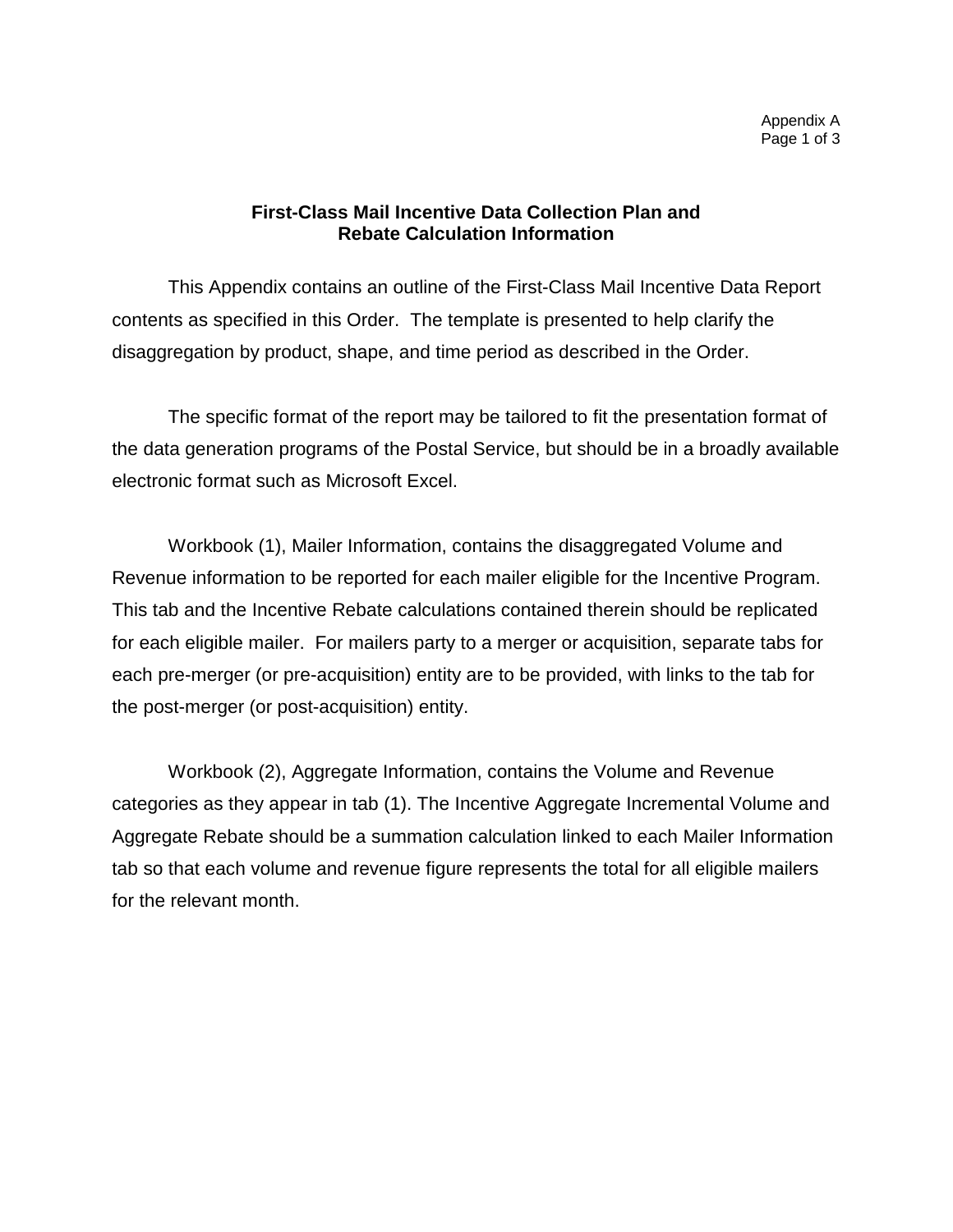| Workbook (1): Mailer Information                                                                   |                        |             |   |             |            |  |
|----------------------------------------------------------------------------------------------------|------------------------|-------------|---|-------------|------------|--|
| <b>Mailer Name</b>                                                                                 | Month (for each Month) |             |   |             |            |  |
|                                                                                                    | October-06             | November-06 | . | December-09 | January-10 |  |
| Volume                                                                                             |                        |             |   |             |            |  |
| <b>First Class Presort</b>                                                                         |                        |             |   |             |            |  |
| Letter                                                                                             |                        |             |   |             |            |  |
| Flats                                                                                              |                        |             |   |             |            |  |
| Cards                                                                                              |                        |             |   |             |            |  |
| First Class Presort Residual *                                                                     |                        |             |   |             |            |  |
| Letters                                                                                            |                        |             |   |             |            |  |
| Flats                                                                                              |                        |             |   |             |            |  |
| Cards                                                                                              |                        |             |   |             |            |  |
|                                                                                                    |                        |             |   |             |            |  |
| <b>Standard</b>                                                                                    |                        |             |   |             |            |  |
| Letters                                                                                            |                        |             |   |             |            |  |
| <b>Flats</b>                                                                                       |                        |             |   |             |            |  |
| <b>Carrier Route Letters</b>                                                                       |                        |             |   |             |            |  |
| <b>Carrier Route Flats</b>                                                                         |                        |             |   |             |            |  |
| <b>High Density and Saturation Letters</b><br>High Density and Saturation Flats                    |                        |             |   |             |            |  |
|                                                                                                    |                        |             |   |             |            |  |
| Revenue                                                                                            |                        |             |   |             |            |  |
|                                                                                                    |                        |             |   |             |            |  |
| <b>First Class Presort</b>                                                                         |                        |             |   |             |            |  |
| Letter                                                                                             |                        |             |   |             |            |  |
| <b>Flats</b>                                                                                       |                        |             |   |             |            |  |
| Cards                                                                                              |                        |             |   |             |            |  |
|                                                                                                    |                        |             |   |             |            |  |
| First Class Presort Residual *<br>Letters                                                          |                        |             |   |             |            |  |
| <b>Flats</b>                                                                                       |                        |             |   |             |            |  |
| Cards                                                                                              |                        |             |   |             |            |  |
|                                                                                                    |                        |             |   |             |            |  |
| <b>Standard</b>                                                                                    |                        |             |   |             |            |  |
| Letters                                                                                            |                        |             |   |             |            |  |
| <b>Flats</b>                                                                                       |                        |             |   |             |            |  |
| <b>Carrier Route Letters</b>                                                                       |                        |             |   |             |            |  |
| <b>Carrier Route Flats</b>                                                                         |                        |             |   |             |            |  |
| High Density and Saturation Letters                                                                |                        |             |   |             |            |  |
| High Density and Saturation Flats                                                                  |                        |             |   |             |            |  |
|                                                                                                    |                        |             |   |             |            |  |
| <b>Rebate Calculation for each Mailer</b>                                                          |                        | Formula     |   | Calculation |            |  |
| <b>Threshold</b>                                                                                   |                        |             |   |             |            |  |
| <b>Incremental Volume</b>                                                                          |                        |             |   |             |            |  |
| <b>Volume Shift Adjustment</b>                                                                     |                        |             |   |             |            |  |
| <b>Volume Eligible for Discount</b>                                                                |                        |             |   |             |            |  |
| <b>Average Revenue Per Piece</b>                                                                   |                        |             |   |             |            |  |
| <b>Rebate</b>                                                                                      |                        |             |   |             |            |  |
| 1/ Formulas used in the determination of Volume Threshold, Incremental Volume, October 2009        |                        |             |   |             |            |  |
| Adjustment, Average Revenue Per Piece, and Summer Sale Rebate should be shown on each mailer page. |                        |             |   |             |            |  |
| Only mailer input data should be hardcoded.                                                        |                        |             |   |             |            |  |
|                                                                                                    |                        |             |   |             |            |  |

\*Presort Residual refers to mail entered with bulk presort mailings that does not qualify for presort rates